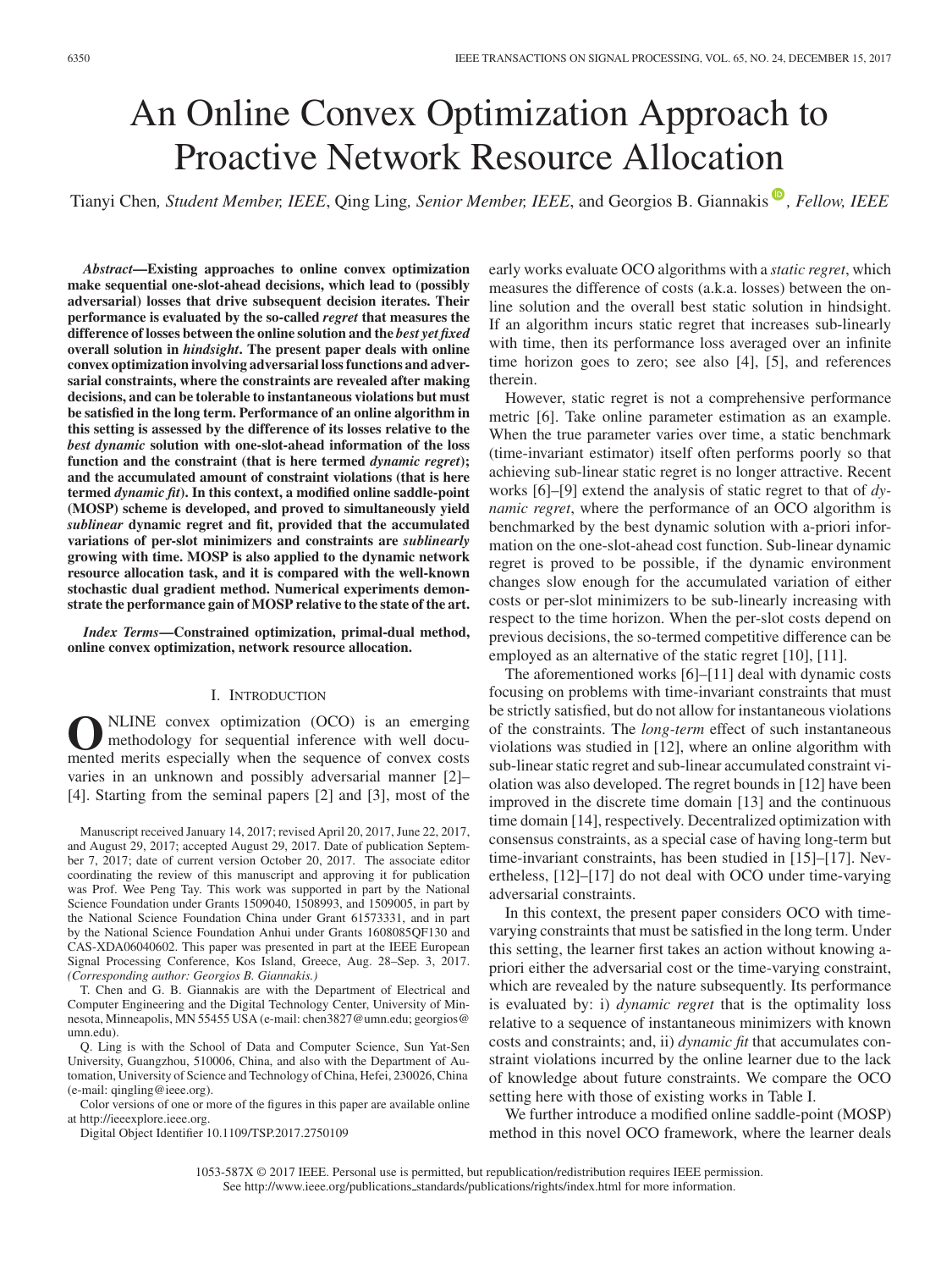TABLE I A SUMMARY OF RELATED WORKS ON DISCRETE TIME OCO

| Reference                         | Type of benchmark<br>Long-term constraint |     | Adversarial constraint |
|-----------------------------------|-------------------------------------------|-----|------------------------|
|                                   | Static and dynamic<br>No                  |     | No                     |
| $[3]-[5]$                         | <b>Static</b>                             | No  | No                     |
| $[6]-[11]$                        | Dynamic                                   | No  | No                     |
| $[12]$ , $[13]$ , $[15]$ , $[16]$ | Static                                    | Yes | No                     |
|                                   | Dynamic                                   | Yes | No                     |
| This work                         | Dynamic                                   | Yes | Yes                    |

with time-varying costs as well as time-varying but long-term constraints. We analytically establish that MOSP simultaneously achieves sub-linear dynamic regret and fit, provided that the accumulated variations of both minimizers and constraints grow sub-linearly with time. This result provides valuable insights for OCO with long-term constraints: *When the dynamic environment comprising both costs and constraints does not change on average, and the order of variations is known, the online decisions provided by MOSP are as good as the best dynamic solution over a long time horizon.*

To demonstrate the impact of these results, we further apply the proposed MOSP approach to a dynamic network resource allocation task, where online management of resources is sought without knowing future network states. Existing algorithms include first- and second-order methods in the dual domain [18]–[23], which are tailored for time-invariant deterministic formulations. To capture the temporal variations of network resources, stochastic formulation of network resource allocation has been extensively pursued since the seminal work of [24]; see also the celebrated stochastic dual gradient method in [25], [26]. These stochastic approximation-based approaches assume that the time-varying costs are i.i.d. or generally samples from a stationary ergodic stochastic process [27], [28]. However, performance of most stochastic schemes is established in an asymptotic sense, considering the ensemble of per slot averages or infinite samples across time. Clearly, stationarity may not hold in practice, especially when the stochastic process involves human participation. Inheriting merits of the OCO framework, the proposed MOSP approach operates in a fully online mode with only information at previous time slots, and further admits finite-sample performance analysis under a sequence of deterministic, or even adversarial costs and constraints within a budget of temporal variation.

Relative to existing works, the main contributions of the present paper are summarized as follows.

- c1) We generalize the standard OCO framework with only adversarial costs in [2]–[5] to account for both adversarial costs and constraints. Different from the regret analysis in [12]–[16], performance here is established relative to the best dynamic benchmark, via metrics that we term dynamic regret and fit.
- c2) We develop a MOSP algorithm to tackle this novel OCO problem, and analytically establish that MOSP yields simultaneously sub-linear dynamic regret and fit, provided that the accumulated variations of per-slot minimizers and constraints are known to grow sub-linearly with time.
- c3) Our novel approach is tailored for online resource allocation tasks, where MOSP is compared with the popular stochastic dual gradient approach. Relative to the latter, MOSP remains operational in a broader practical

setting without probabilistic assumptions. Numerical tests demonstrate the gain of MOSP over existing alternatives.

*Notation:* E denotes expectation, P stands for probability,  $(\cdot)^\top$  stands for vector and matrix transposition, and  $||\mathbf{x}||$  denotes the  $\ell_0$ -norm of a vector **x**. Inequalities for vectors  $e \times \mathbf{x}$ the  $\ell_2$ -norm of a vector **x**. Inequalities for vectors, e.g., **x** > 0. are defined entry-wise. The positive projection operator is **0**, are defined entry-wise. The positive projection operator is defined as  $[\mathbf{a}]^+ := \max{\{\mathbf{a}, \mathbf{0}\}}$ , also entry-wise. The indicator function  $\mathbb{1}_{\{\mathbf{a},\mathbf{b}\}}$  takes value 1 when the event A happens and 0 function  $\mathbb{1}_{\{A\}}$  takes value 1 when the event A happens, and 0 otherwise.

#### II. OCO WITH LONG-TERM TIME-VARYING CONSTRAINTS

In this section, we introduce the generic OCO formulation with long-term time-varying constraints, along with pertinent metrics to evaluate an OCO algorithm.

# *A. Problem Formulation*

We begin with the classical OCO setting, where constraints are time-invariant and must be strictly satisfied. OCO can be viewed as a repeated game between a learner and nature [2]– [4]. Consider that time is discrete and indexed by  $t$ . Per slot  $t$ , a learner selects an action  $\mathbf{x}_t$  from a convex set  $\mathcal{X} \subseteq \mathbb{R}^I$ , and subsequently nature chooses a (possibly adversarial) loss function  $f_t(\cdot): \mathbb{R}^1 \to \mathbb{R}$  through which the learner incurs a loss  $f_t(\mathbf{x}_t)$ . The convex set  $X$  is a-priori known and fixed over the entire time horizon. Although this standard OCO setting is appealing to various applications such as online regression and classification [2]–[4], it does not account for potential variations of (possibly unknown) constraints, and does not deal with constraints that can possibly be satisfied in the long term rather than a slot-by-slot basis. Online optimization with time-varying and long-term constraints is motivated for applications such as navigation, tracking, localization, and resource allocation [14], [25], [26], [29], [30]. Taking resource allocation as an example, time-varying long-term constraints are usually imposed to tolerate instantaneous violations when available resources cannot satisfy user requests, and hence allow flexible adaptation of online decisions to temporal variations of resource availability.

To broaden the applicability of OCO to these scenarios, we consider that per slot t, a learner selects an action  $x_t$  from a known and fixed convex set  $X \subseteq \mathbb{R}^I$ , and then nature reveals not only a loss function  $f_t(\cdot) : \mathbb{R}^T \to \mathbb{R}$  but also a time-varying (possibly adversarial) penalty function  $\mathbf{g}_t(\cdot) : \mathbb{R}^I \to \mathbb{R}^I$ . This function leads to a time-varying constraint  $\mathbf{g}_t(\mathbf{x}) \leq \mathbf{0}$ , which is driven by the unknown dynamics in various applications, e.g., on-demand data request arrivals in resource allocation. Different from the known and fixed set  $X$ , the time-varying constraint  $\mathbf{g}_t(\mathbf{x}) \leq 0$  can vary arbitrarily or even adversarially from slot to slot. It is revealed after the learner makes her/his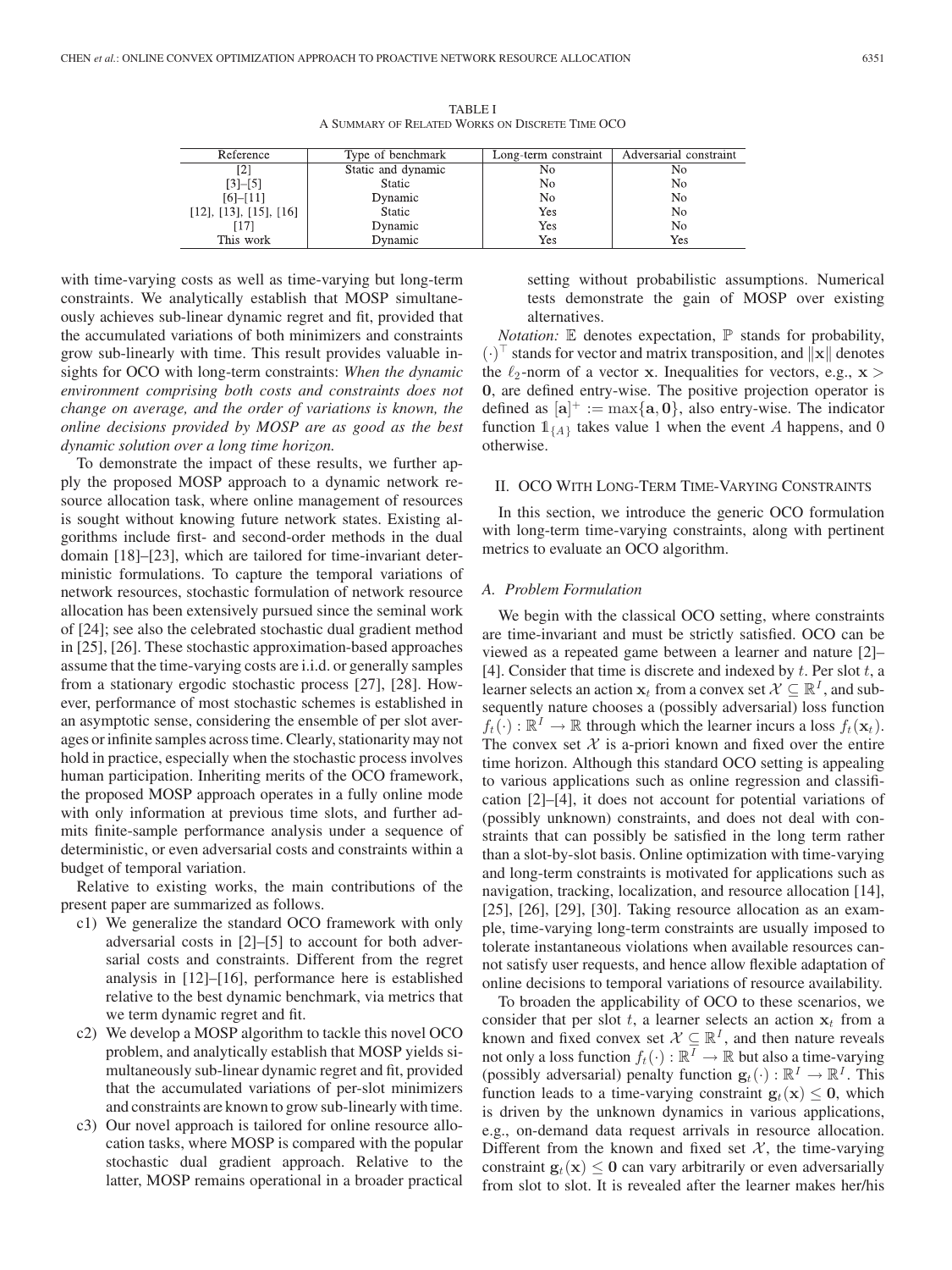decision, and is hence hard to be satisfied in every time slot. This is indeed a major difference when comparing to settings where the time-varying constraints are revealed before making decisions. Therefore, the goal in this context is to find a sequence of online solutions  $\{x_t \in \mathcal{X}\}\$  that minimize the aggregate loss, and ensures that the constraints  $\{g_t(\mathbf{x}_t) \leq 0\}$  are satisfied in the long-term on average. Specifically, we aim to solve the following online optimization problem

$$
\min_{\{\mathbf{x}_t \in \mathcal{X}, \forall t\}} \sum_{t=1}^T f_t(\mathbf{x}_t)
$$
 (1a)

$$
\text{s.t. } \sum_{t=1}^{T} \mathbf{g}_t(\mathbf{x}_t) \le \mathbf{0} \tag{1b}
$$

where T is the time horizon,  $\mathbf{x}_t \in \mathbb{R}^I$  is the decision variable,  $f_t$ is the cost function,  $\mathbf{g}_t := [g_t^1, \dots, g_t^l]^\top$  denotes the constraint<br>function with *i*th entry  $g_t^i \cdot \mathbb{R}^I \rightarrow \mathbb{R}$  and  $\mathcal{X} \in \mathbb{R}^I$  is a convex function with *i*th entry  $g_t^i : \mathbb{R}^I \to \mathbb{R}$ , and  $\mathcal{X} \in \mathbb{R}^I$  is a convex set. The formulation (1) extends the standard OCO framework to accommodate adversarial time-varying constraints that must be satisfied in the long term. Complemented by algorithm development and performance analysis to be carried in the following sections, the main contribution of the present paper is incorporation of long-term and time-varying constraints to markedly broaden the scope of OCO.

#### *B. Performance and Feasibility Metrics*

Regarding performance of online decisions  $\{x_t\}_{t=1}^T$ , static order is adopted as a metric by standard OCO schemes under regret is adopted as a metric by standard OCO schemes, under time-invariant and strictly satisfied constraints. The static regret measures the difference between the online loss of an OCO algorithm and that of the best fixed solution in hindsight [2]– [4]. Extending the definition of static regret over  $T$  slots to accommodate time-varying constraints, it can be written as

$$
\operatorname{Reg}_{T}^s := \sum_{t=1}^{T} f_t(\mathbf{x}_t) - \sum_{t=1}^{T} f_t(\mathbf{x}^*)
$$
 (2)

where the best static solution **<sup>x</sup>**<sup>∗</sup> is obtained as

$$
\mathbf{x}^* \in \arg\min_{\mathbf{x} \in \mathcal{X}} \sum_{t=1}^T f_t(\mathbf{x}) \quad \text{s. to } \mathbf{g}_t(\mathbf{x}) \le \mathbf{0}, \ \forall t. \tag{3}
$$

A desirable OCO algorithm in this case is the one yielding a sub-linear regret [12], [13], meaning  $\text{Reg}_T^s = \mathbf{o}(T)$ . Conse-<br>quently  $\lim_{T \to \infty} \text{Reg}_T^s / T = 0$  implies that the algorithm is "on quently,  $\lim_{T \to \infty} \text{Reg}_T^s / T = 0$  implies that the algorithm is "on average" no-regret, or in other words, not worse asymptotically than the best fixed solution **<sup>x</sup>**<sup>∗</sup>. Though widely used in various OCO applications, the aforementioned *static regret* has several limitations. For instance, it fails to capture the convergence of online decisions  $\{x_t\}$  relative to the fixed best solution  $x^*$ , since small regrets can be also achieved by having  $f_t(\mathbf{x}_t)$  oscillate around  $f_t(\mathbf{x}^*)$  [14]. Even when the sub-linear static regret does imply  $x_t$  approaching  $x^*$ , targeting a rather coarse benchmark may be less useful especially in dynamic settings. For instance, [6, Example 2] shows that the gap between the best static and the best dynamic benchmark can be as large as  $\mathcal{O}(T)$ . Furthermore, since the time-varying constraint  $\mathbf{g}_t(\mathbf{x}_t) \leq 0$  is not observed before making a decision  $x_t$ , its feasibility can not be checked instantaneously.

In response to the quest for improved benchmarks in this dynamic setup, two metrics are considered here: *dynamic regret* and *dynamic fit*. The notion of dynamic regret (also termed tracking regret or adaptive regret) has been recently introduced in [6]–[9] to offer a competitive performance measure of OCO algorithms under time-invariant constraints. We adopt it in the setting of (1) by incorporating time-varying constraints

$$
\operatorname{Reg}_{T}^{d} := \sum_{t=1}^{T} f_{t}(\mathbf{x}_{t}) - \sum_{t=1}^{T} f_{t}(\mathbf{x}_{t}^{*})
$$
(4)

where the benchmark is now formed via a sequence of best dynamic solutions  $\{x_t^*\}$  for the instantaneous cost minimization<br>problem subject to the instantaneous constraint, namely problem subject to the instantaneous constraint, namely

$$
\mathbf{x}_t^* \in \arg\min_{\mathbf{x} \in \mathcal{X}} f_t(\mathbf{x}) \quad \text{s.t. } \mathbf{g}_t(\mathbf{x}) \leq \mathbf{0}.
$$
 (5)

Clearly, the dynamic regret is always larger than the static regret in (2), i.e.,  $\text{Reg}_T^S \leq \text{Reg}_T^d$ , because  $\sum_{t=1}^T f_t(\mathbf{x}^*)$  is always no smaller than  $\sum_{t=1}^T f_t(\mathbf{x}^*)$  according to the definitions of  $\mathbf{x}^*$  and  $\mathbf{x}^*$  Hence a sub-linear dynamic regret implies a sub-line and  $x_t^*$ . Hence, a sub-linear dynamic regret implies a sub-linear static regret but not vice versa. The dynamic regret is suitable static regret, but not vice versa. The dynamic regret is suitable for cases where the goal is to track the time-varying solutions; e.g., AC power flow [31], and energy management policy [32].

To ensure feasibility of online decisions, the notion of *dynamic fit* is introduced to measure the accumulated violation of constraints; under time-invariant long-term constraints [12], [15] or under time-varying constraints [14]. It is defined as

$$
\text{Fit}_T^{\text{d}} := \left\| \left[ \sum_{t=1}^T \mathbf{g}_t(\mathbf{x}_t) \right]^+ \right\|.
$$
 (6)

Observe that the dynamic fit is zero if the accumulated violation  $\sum_{t=1}^{T} \mathbf{g}_t(\mathbf{x}_t)$  is entry-wise less than zero. However, enforcing  $\sum_{t=1}^{T} g_t(\mathbf{x}_t) \leq \mathbf{0}$  is different from restricting  $\mathbf{x}_t$  to meet  $g_t(\mathbf{x}_t) < \mathbf{0}$  in each and every slot. While the **x**<sub>t</sub> to meet  $\mathbf{g}_t(\mathbf{x}_t) \leq 0$  in each and every slot. While the latter readily implies the former, the long-term (aggregate) constraint allows adaptation of online decisions to the environment dynamics; as a result, it is tolerable to have  $\mathbf{g}_t(\mathbf{x}_t) \geq 0$  and  $\mathbf{g}_{t+1}(\mathbf{x}_{t+1}) \leq 0$ . Note that the definition of dynamic fit in (6) implicitly assumes that the instantaneous constraint violations can be compensated by the later strictly feasible decisions. When this is the case for resource allocation in power and cloud networks (see Section IV), extra modifications are required to account for other type of constraints, which go beyond the scope of the present paper.

An ideal algorithm in this broader OCO framework is the one that achieves both sub-linear dynamic regret and sub-linear dynamic fit. A sub-linear dynamic regret implies "no-regret" relative to the clairvoyant dynamic solution on the long-term average; i.e.,  $\lim_{T \to \infty} \text{Reg}_T^d / T = 0$ ; and a sub-linear dynamic fit indicates that the online strategy is also feasible on average; i.e.,  $\lim_{T\to\infty} \operatorname{Fit}^{\mathrm{d}}_T/T = 0.$  Unfortunately, the sub-linear dynamic regret is not achievable in general, even under the special case of (1) where the time-varying constraint is absent [6]. For this reason, we aim at designing and analyzing an online strategy that generates a sequence  $\{x_t\}_{t=1}^T$  ensuring sub-linear dynamic re-<br>gret and fit, under mild conditions that must be satisfied by the gret and fit, under mild conditions that must be satisfied by the cost and constraint variations.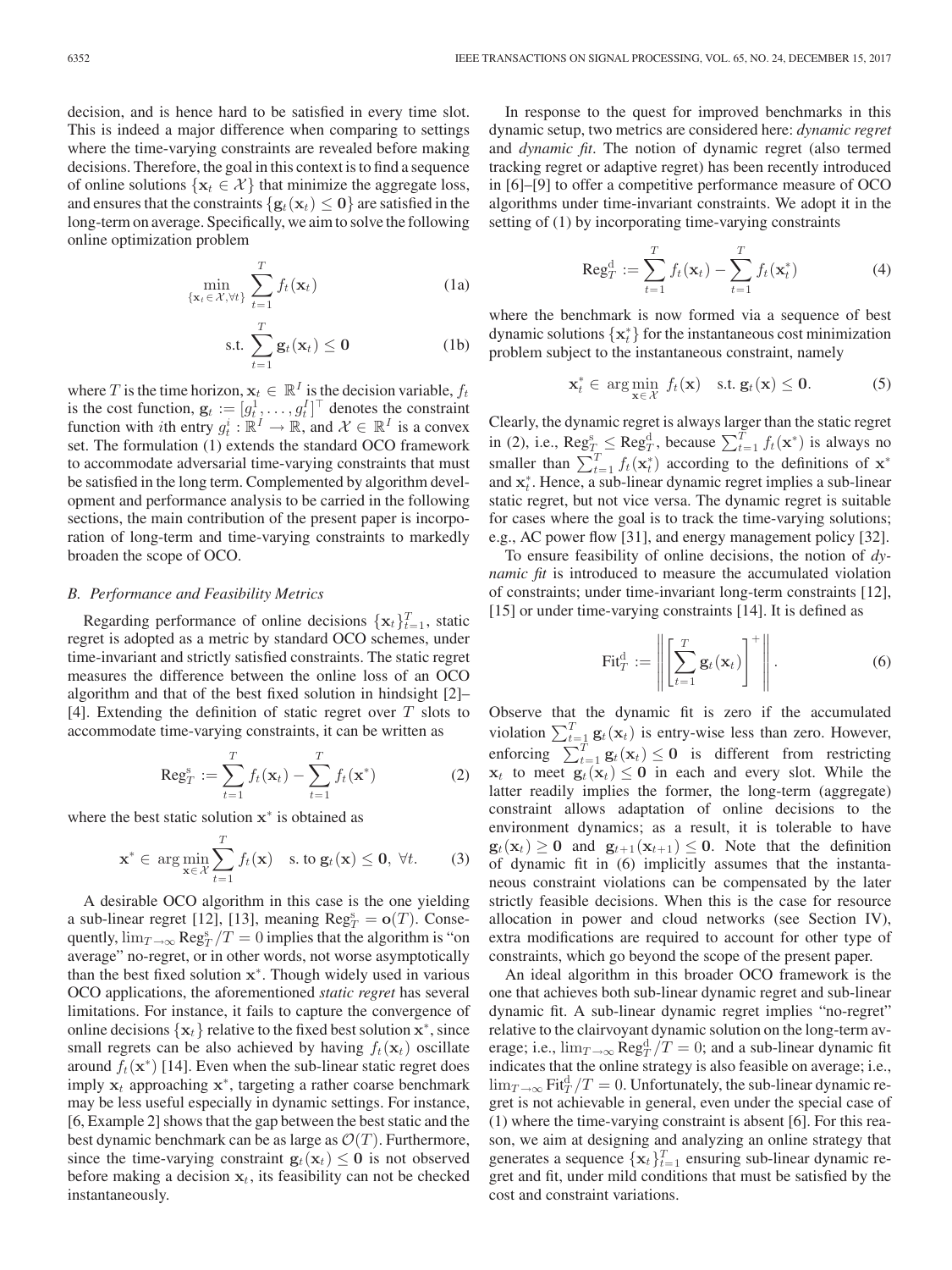### III. MODIFIED ONLINE SADDLE-POINT (MOSP) METHOD

In this section, a modified online saddle-point method is developed to solve (1), and its performance and feasibility are analyzed using the dynamic regret and fit metrics.

#### *A. Algorithm Development*

Consider now the per-slot problem (5), which contains the current objective  $f_t(\mathbf{x})$ , the current constraint  $\mathbf{g}_t(\mathbf{x}) \leq 0$ , and a time-invariant constraint set X. With  $\lambda \in \mathbb{R}^I_+$  denoting the Lagrange multiplier associated with the time-varying constraint, the online (partial) Lagrangian of (5) can be expressed as

$$
\mathcal{L}_t(\mathbf{x}, \boldsymbol{\lambda}) := f_t(\mathbf{x}) + \boldsymbol{\lambda}^\top \mathbf{g}_t(\mathbf{x}) \tag{7}
$$

where  $\mathbf{x} \in \mathcal{X}$  remains implicit. For the online Lagrangian (7), we introduce a modified online saddle point (MOSP) approach, which takes a modified descent step in the primal domain, and a dual ascent step at each time slot  $t$  in a Gauss-Seidel manner. Specifically, given the previous primal iterate  $\mathbf{x}_{t-1}$  and the current dual iterate  $\lambda_t$  at each slot t, the current decision  $\mathbf{x}_t$  is the minimizer of the following optimization problem

$$
\min_{\mathbf{x} \in \mathcal{X}} \nabla f_{t-1}(\mathbf{x}_{t-1})^{\top}(\mathbf{x} - \mathbf{x}_{t-1}) + \boldsymbol{\lambda}_{t}^{\top} \mathbf{g}_{t-1}(\mathbf{x}) + \frac{\|\mathbf{x} - \mathbf{x}_{t-1}\|^{2}}{2\alpha} \tag{8}
$$

where  $\alpha$  is a positive stepsize, and  $\nabla f_{t-1}(\mathbf{x}_{t-1})$  is the gradient<sup>1</sup> of primal objective  $f_{t-1}(\mathbf{x})$  at  $\mathbf{x} = \mathbf{x}_{t-1}$ . After the current decision  $x_t$  is made,  $f_t(x)$  and  $g_t(x)$  are observed, and the dual update takes the form

$$
\boldsymbol{\lambda}_{t+1} = \left[\boldsymbol{\lambda}_t + \mu \nabla_{\boldsymbol{\lambda}} \mathcal{L}_t(\mathbf{x}_t, \boldsymbol{\lambda}_t)\right]^+ = \left[\boldsymbol{\lambda}_t + \mu \mathbf{g}_t(\mathbf{x}_t)\right]^+ \quad (9)
$$

where  $\mu$  is also a positive stepsize, and  $\nabla_{\lambda} \mathcal{L}_t(\mathbf{x}_t, \lambda_t) = \mathbf{g}_t(\mathbf{x}_t)$ is the gradient of online Lagrangian (7) with respect to (w.r.t.)  $\lambda$  at  $\lambda = \lambda_t$ . Clearly, updating  $\lambda_t$  and  $\mathbf{x}_t$  at slot t only requires information of the cost and constraint at the previous slot.

*Remark 1:* The primal gradient step of the classical saddlepoint approach in [12], [14], [15] is tantamount to minimizing a first-order approximation of  $\mathcal{L}_{t-1}(\mathbf{x}, \lambda_t)$  at  $\mathbf{x} = \mathbf{x}_{t-1}$  plus a proximal term. We call the recursion (8) and (9) as a modified online saddle-point approach, since the primal update (8) is not an exact gradient step when the constraint  $\mathbf{g}_t(\mathbf{x})$  is nonlinear w.r.t. **x**. Similar to the primal update of OCO with long-term but time-invariant constraints in [13], the minimization in (8) penalizes the exact constraint violation  $\mathbf{g}_t(\mathbf{x})$  instead of its first-order approximation, which improves control of constraint violations and facilitates performance analysis of MOSP. Nevertheless, when  $\mathbf{g}_t(\mathbf{x})$  is linear, (8) and (9) reduce to the online saddlepoint approach using the Gauss-Seidel update, which is different to those with the Jacobi one in [12], [14], [15].

*Remark 2:* When  $\mathbf{g}_t(\mathbf{x})$  is linear or quadratic, the computational complexity of (8) is fairly low, and closed-form solutions are available. When  $\mathbf{g}_t(\mathbf{x})$  is generally a convex function, penalizing the exact constraint in (8) comes with higher computational complexity than the saddle-point method. However, as (8) is strongly convex, iterative solvers can find the minimizer at linear convergence rate. Linearization techniques can be also

|  |  |  | Algorithm 1: Modified Online Saddle-Point Method. |  |
|--|--|--|---------------------------------------------------|--|
|--|--|--|---------------------------------------------------|--|

- 1: **Initialize:** primal iterate  $x_0$ , dual iterate  $\lambda_1$ , and proper stepsizes  $\alpha$  and  $\mu$ .
- 2: **for**  $t = 1, 2...$  **do**
- 3: Update primal variable  $\mathbf{x}_t$  by solving (8).<br>4: Observe the current cost  $f_t(\mathbf{x})$  and constr
- 4: Observe the current cost  $f_t(\mathbf{x})$  and constraint  $\mathbf{g}_t(\mathbf{x})$ .<br>5: Update the dual variable  $\lambda_{t+1}$  via (9).
- Update the dual variable  $\lambda_{t+1}$  via (9).
- 6: **end for**

incorporated to facilitate its implementation under fast dynamics, in which case the accuracy depends on the smoothness of  $\mathbf{g}_t(\mathbf{x})$ , and the variability of  $\{\mathbf{x}_t\}$  (that can be e.g., controlled by the choice of stepsize  $\alpha$ ).

#### *B. Performance Analysis*

We proceed to show that for MOSP, the dynamic regret in (4) and the fit in (6) are both sub-linearly increasing, if the accumulated variations of per-slot minimizers and constraints are known to be sub-linearly growing. Before formally stating this result, we assume that the following conditions are satisfied.

*Assumption 1:* For every t, the cost function  $f_t(\mathbf{x})$  and the time-varying constraint  $\mathbf{g}_t(\mathbf{x})$  in (1) are convex.

*Assumption 2:* For every  $t$ ,  $f_t(\mathbf{x})$  has bounded gradient on  $\mathcal{X}$ ; i.e.,  $\|\nabla f_t(\mathbf{x})\| \leq G$ ,  $\forall \mathbf{x} \in \mathcal{X}$ ; and  $\mathbf{g}_t(\mathbf{x})$  is bounded on  $\mathcal{X}$ ; i.e.,  $\|\mathbf{g}_t(\mathbf{x})\| \leq M$ ,  $\forall \mathbf{x} \in \mathcal{X}$ .

*Assumption 3:* The radius of the convex feasible set  $X$  is bounded; i.e.,  $\|\mathbf{x} - \mathbf{y}\| \leq R$ ,  $\forall \mathbf{x}, \mathbf{y} \in \mathcal{X}$ .

*Assumption 4:* There exists a constant  $\epsilon > 0$ , and an interior point  $\tilde{\mathbf{x}}_t \in \mathcal{X}$  such that  $\mathbf{g}_t(\tilde{\mathbf{x}}_t) \le -\epsilon \mathbf{1}, \forall t$ .

*Assumption 5:* The slack constant  $\epsilon$  in Assumption 4 satisfies  $\epsilon > V(\mathbf{g})$ , where the point-wise maximum variation of consecutive constraints is defined as

$$
\bar{V}(\mathbf{g}) := \max_{t} \max_{\mathbf{x} \in \mathcal{X}} ||[\mathbf{g}_{t+1}(\mathbf{x}) - \mathbf{g}_t(\mathbf{x})]^+ ||. \quad (10)
$$

Assumption 1 is necessary for regret analysis in the OCO setting. Assumption 2 bounds primal and dual gradients per slot, which is also typical in OCO [4], [7], [13], [15]. Assumption 3 restricts the action set to be bounded. Assumption 4 is Slater's condition, which guarantees the existence of a bounded optimal Lagrange multiplier [33]. Assumption 5 indicates that the slack constant  $\epsilon$  is larger than the maximum variation of constraints. Although not always satisfied, it is a key assumption in our proof of the bounded dual iterate (the scaled fit). Equivalently, it requires  $\min_{i,t} \max_{\mathbf{x} \in \mathcal{X}} [-g_i^i(\mathbf{x})]^+ >$  $\max_{\mathbf{k}} \max_{\mathbf{x} \in \mathcal{X}} \left\| \left[ \mathbf{g}_{t+1}(\mathbf{x}) - \mathbf{g}_t(\mathbf{x}) \right]^+ \right\|$ , which is valid when the feasible region defined by  $\mathbf{g}_t(\mathbf{x}) \leq 0$  is large enough or the finally finally  $g_t(x) \leq 0$  is large enough, or, the feasible region defined by  $g_t(x) \leq 0$  is large enough, or, the trajectory of  $g_t(x)$  is smooth enough across time. Besides Astrajectory of  $\mathbf{g}_t(\mathbf{x})$  is smooth enough across time. Besides, Assumption 5 is analogous to the assumption of bounded multipliers in prior OCO works involving long-term constraints [15], [16]. One simple example for Assumption 5 to hold is that (cf.  $I=1$ 

$$
g_t(x) := 10x + \cos(\pi t), \text{ with } x \in \mathcal{X} := \{x \mid -2 \le x \le 2\}
$$
  
where we have  $\epsilon = \min_t \max_{x \in \mathcal{X}} [-g_t(x)]^+ = 19$ , and  $\bar{V}(\mathbf{g}) \le 2$ , so that  $\epsilon > \bar{V}(\mathbf{g})$ .

<sup>&</sup>lt;sup>1</sup>One can replace the gradient by one of the sub-gradients when  $f_t(\mathbf{x})$  is non-differentiable. The performance analysis still holds true for this case.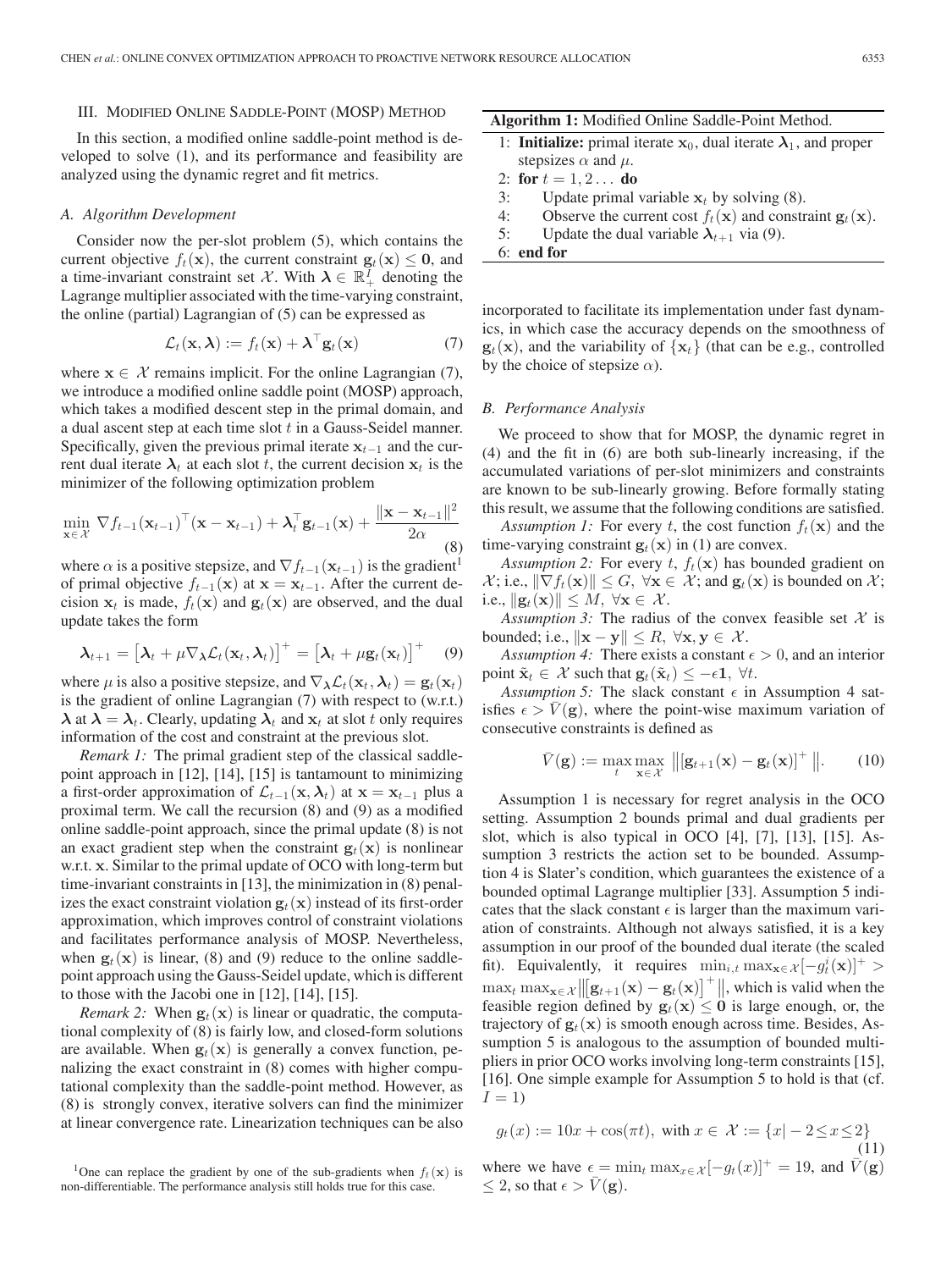Under these assumptions, we are on track to first provide an upper bound for the dynamic fit.

*Theorem 1:* Under Assumptions 1–5 and the dual variable initialization  $\lambda_1 = 0$ , the dual iterate for the MOSP recursion  $(8)$ – $(9)$  is bounded by

$$
\|\lambda_t\| \le \|\bar{\lambda}\| := \mu M + \frac{2GR + R^2/(2\alpha) + (\mu M^2)/2}{\epsilon - \bar{V}(\mathbf{g})}, \ \forall t
$$
\n(12)

and the dynamic fit in (6) is upper-bounded by

$$
\text{Fit}_{T}^{\text{d}} \le \frac{\|\boldsymbol{\lambda}_{T+1}\|}{\mu} \le \frac{\|\bar{\boldsymbol{\lambda}}\|}{\mu}
$$

$$
= M + \frac{2GR/\mu + R^{2}/(2\alpha\mu) + M^{2}/2}{\epsilon - \bar{V}(\mathbf{g})}
$$
(13)

where  $G, M, R$ , and  $\epsilon$  are as in Assumptions 2–4.

*Proof:* See Appendix A.

Theorem 1 asserts that under the condition on the timevarying constraints,  $\|\lambda_t\|$  is uniformly upper-bounded, and more importantly, its scaled version  $\|\lambda_{T+1}\|/\mu$  upper bounds the dynamic fit. Observe that with a fixed primal stepsize  $\alpha$ , Fit $_T^d$  is in the order of  $\mathcal{O}(1/\mu)$ , thus a larger dual stepsize essentially enables a better satisfaction of long-term constraints. In addition, a smaller  $V(\mathbf{g})$  leads to a smaller dynamic fit, which also makes sense intuitively.

In the next theorem, we further bound the dynamic regret.

*Theorem 2:* Under Assumptions 1–5 and the dual variable initialization  $\lambda_1 = 0$ , the MOSP recursion (8)–(9) yields a dynamic regret

$$
\operatorname{Reg}_{T}^{d} \leq \frac{RV(\{\mathbf{x}_{t}^{*}\}_{t=1}^{T})}{\alpha} + \frac{\alpha G^{2}T}{2} + \frac{\mu M^{2}(T+1)}{2} + \frac{R^{2}}{2\alpha} + \|\bar{\lambda}\| V(\{\mathbf{g}_{t}\}_{t=1}^{T}) \quad (14)
$$

where  $V({\{\mathbf{x}_t^*\}}_{t=1}^T)$  is the accumulated variation of the per-slot minimizers  $\mathbf{x}^*$  defined as minimizers  $\mathbf{x}_t^*$  defined as

$$
V(\{\mathbf{x}_{t}^{*}\}_{t=1}^{T}) := \sum_{t=1}^{T} \underbrace{\|\mathbf{x}_{t}^{*} - \mathbf{x}_{t-1}^{*}\|}_{V(\mathbf{x}_{t}^{*})}
$$
(15)

and  $V(\{\mathbf{g}_t\}_{t=1}^T)$  is the accumulated variation of constraints

$$
V(\{\mathbf{g}_t\}_{t=1}^T) := \sum_{t=1}^T \underbrace{\max_{\mathbf{x} \in \mathcal{X}} ||[\mathbf{g}_{t+1}(\mathbf{x}) - \mathbf{g}_t(\mathbf{x})]^+ ||}_{V(\mathbf{g}_t)}.
$$
 (16)

*Proof:* See Appendix B.

Theorem 2 asserts that MOSP's dynamic regret is upperbounded by a constant depending on the accumulated variations of per-slot minimizers and time-varying constraints as well as the primal and dual stepsizes. While the dynamic regret in the current form (14) is hard to grasp, the next corollary shall demonstrate that  $\text{Reg}_T^d$  can be very small.

Based on Theorems 1–2, we can readily arrive at the following corollary regarding the optimal stepsizes.

*Corollary 1:* Under the same assumptions of Theorems 1–2, if the primal and dual stepsizes are chosen such that

$$
\alpha = \mu = \max\left\{ \sqrt{\frac{V(\{\mathbf{x}_t^*\}_{t=1}^T)}{T}}, \sqrt{\frac{V(\{\mathbf{g}_t\}_{t=1}^T)}{T}} \right\}
$$
(17)

then the dynamic regret is upper-bounded by

$$
\operatorname{Reg}_{T}^{\operatorname{d}} = \mathcal{O}\left(\max\left\{\sqrt{V(\{\mathbf{x}_{t}^{*}\}_{t=1}^{T})T}, \sqrt{V(\{\mathbf{g}_{t}\}_{t=1}^{T})T}\right\}\right)
$$
(18)

and the dynamic fit is upper-bounded by

$$
\text{Fit}_T^{\text{d}} = \mathcal{O}\left(\max\left\{\frac{T}{V(\{\mathbf{x}_t^*\}_{t=1}^T)}, \frac{T}{V(\{\mathbf{g}_t\}_{t=1}^T)}\right\}\right).
$$
 (19)

*Proof:* The corollary follows by plugging (12) into (14), and optimizing  $(13)$  and  $(14)$  over the primal-dual stepsizes.

According to Theorems 1–2 and Corollary 1, two sets of stepsizes are discussed next.

*S1) Stepsizes without knowledge of variations:* If the primal and dual stepsizes are chosen such that  $\alpha = \mu = \mathcal{O}(T^{-\frac{1}{3}})$ , then the dynamic fit is upper-bounded by

$$
\text{Fit}_T^{\text{d}} = \mathcal{O}(T^{\frac{2}{3}})
$$
 (20a)

and the dynamic regret is bounded by

$$
\text{Reg}_{T}^{\text{d}} = \mathcal{O}\Big(\text{max}\Big\{V(\{\mathbf{x}_{t}^{*}\}_{t=1}^{T})T^{\frac{1}{3}}, V(\{\mathbf{g}_{t}\}_{t=1}^{T})T^{\frac{1}{3}}, T^{\frac{2}{3}}\Big\}\Big) \,. \tag{20b}
$$

*S2) Stepsizes with knowledge of variations:* Assume that there exists a constant  $\beta \in [0, 1)$  such that the temporal variations satisfy  $V(\lbrace \mathbf{x}_t^* \rbrace_{t=1}^T) = \mathbf{o}(T^{\beta})$  and  $V(\lbrace \mathbf{g}_t \rbrace_{t=1}^T) = \mathbf{o}(T^{\beta})$ .<br>Corollary 1 then implies that choosing the stepsizes as  $\alpha - \mu$ Corollary 1 then implies that choosing the stepsizes as  $\alpha = \mu =$  $\mathcal{O}(T^{\frac{\beta-1}{2}})$  leads to the dynamic fit

$$
\text{Fit}_T^{\text{d}} = \mathcal{O}(T^{1-\beta}) = \mathbf{o}(T) \tag{21a}
$$

and the corresponding dynamic regret

$$
\operatorname{Reg}_T^{\mathrm{d}} = \mathcal{O}\left(T^{\frac{\beta+1}{2}}\right) = \mathbf{o}(T). \tag{21b}
$$

In the case (S1), sub-linear regret and fit can be achieved given that  $V(\lbrace \mathbf{x}_t^* \rbrace_{t=1}^T) = \mathbf{o}(T^{\frac{2}{3}})$  and  $V(\lbrace \mathbf{g}_t \rbrace_{t=1}^T) = \mathbf{o}(T^{\frac{2}{3}})$ . In the case (S2), the precessary conditions for the environment can the case (S2), the necessary conditions for the environment can be relaxed to  $V({\{\mathbf{x}_t^*\}}_{t=1}^T) = \mathbf{o}(T)$  and  $V({\{\mathbf{g}_t\}}_{t=1}^T) = \mathbf{o}(T)$ ,<br>provided that a-priori knowledge of the environment is availprovided that a-priori knowledge of the environment is available. For example, when allocating resources to smart grids, the temporal variations of the best dynamic solutions and instantaneous constraints can be estimated using day-ahead forecasting of electricity loads and prices. Corollary 1 provides valuable insights for choosing optimal stepsizes in non-stationary settings. Specifically, adjusting stepsizes to match the variability of the environment is the key to achieving the optimal dynamic regret and fit. Intuitively, when the variation is fast (a larger  $\beta$ ), slowly decaying stepsizes (thus larger stepsizes) can better track the potential changes; and vice versa.

It is instructive to give several cases where sub-linear accumulated variations emerge, so that the bounds in (21) hold.

*C1) Intermittent switches:* With  $\mathbf{x}_t^* \neq \mathbf{x}_{t+1}^*$  or  $\mathbf{g}_t \neq \mathbf{g}_{t+1}$  fining a switch the number of switches is sub-linear over defining a switch, the number of switches is sub-linear over T; i.e.,  $\sum_{t=1}^{T} 1_{\{\mathbf{x}_{t}^{*} \neq \mathbf{x}_{t+1}^{*}\}} = T^{\beta}$ , and  $\sum_{t=1}^{T} 1_{\{\mathbf{g}_{t} \neq \mathbf{g}_{t+1}\}} = T^{\beta}$ ,  $\forall \beta \in [0, 1)$ . It then follows that  $V(\{\mathbf{x}_t^*\}_{t=1}^T) = \mathcal{O}(T^{\beta})$ , and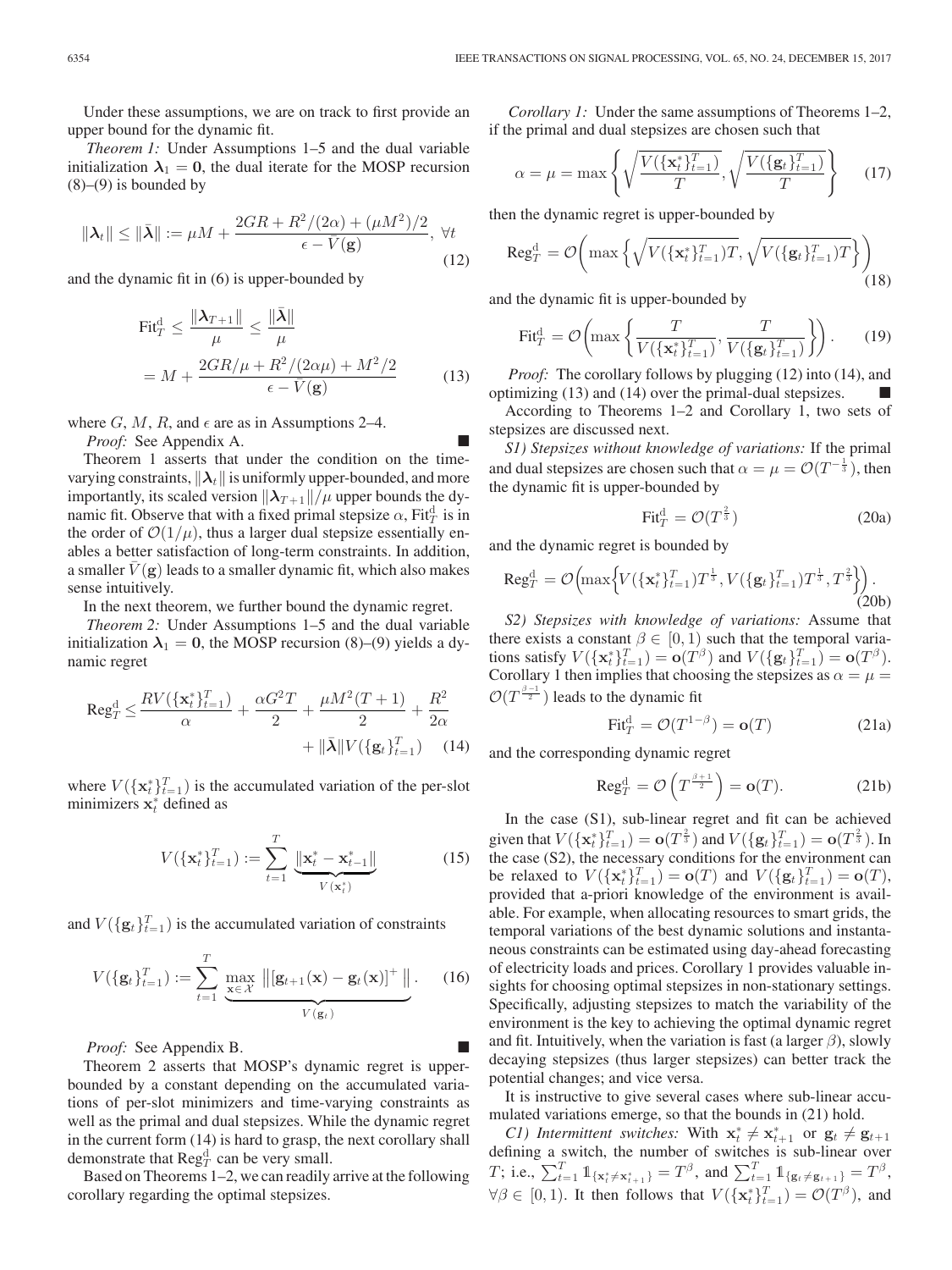$V(\lbrace \mathbf{g}_t \rbrace_{t=1}^T) = \mathcal{O}(T^{\beta})$ , since the one-slot variation of the min-<br>imizer and the constraint is bounded: see Assumptions 2–3 imizer and the constraint is bounded; see Assumptions 2–3.

*C2) Decreasing variations:* When the one-slot variations are decreasing over time such that  $V(\mathbf{x}_t^*) = \mathcal{O}(t^{\beta - 1})$  and  $V(\mathbf{x}_t) = \mathcal{O}(t^{\beta - 1})$   $\forall \beta \in [0, 1)$  the accumulated variations of  $V(\mathbf{g}_t) = \mathcal{O}(t^{\beta - 1}), \forall \beta \in [0, 1),$  the accumulated variations of the per-slot minimizers and the consecutive constraints become the per-slot minimizers and the consecutive constraints become  $V(\lbrace \mathbf{x}_t^* \rbrace_{t=1}^T) = \mathcal{O}(T^{\beta})$ , and  $V(\lbrace \mathbf{g}_t \rbrace_{t=1}^T) = \mathcal{O}(T^{\beta})$ .<br>Other cases do exist for which the accumulated

Other cases do exist for which the accumulated variation is sub-linear, including the interplay between (C1) and (C2).

*Remark 3:* Theorems 1–2 and Corollary 1 are in the spirit of the recent works in [2], [6]–[9] and [17], where the regret bounds are established with respect to a dynamic benchmark in OCO without long-term time-varying constraints. Specifically, [6], [9] consider dynamic regret bounds for strongly-convex loss functions. For the general convex loss functions considered here, [2] reports the dynamic regret bound in the form of

$$
\text{Reg}_T^{\text{d}} = \mathcal{O}\left(\sqrt{V(\{\mathbf{x}_t^*\}_{t=1}^T)T}\right) \tag{22}
$$

and [6] states the bound in the form of

$$
\text{Reg}_T^{\text{d}} = \mathcal{O}\Big(V(\{f_t\}_{t=1}^T)^{\frac{1}{3}}T^{\frac{2}{3}}\Big) \tag{23}
$$

where the accumulated variation of loss functions is defined as  $V(\lbrace f_t \rbrace_{t=1}^T) := \sum_{t=1}^T \max_{\mathbf{x} \in \mathcal{X}} ||f_{t+1}(\mathbf{x}) - f_t(\mathbf{x})||$ . The dynamic regret bound in [8] considers a hybrid version of (22) and namic regret bound in [8] considers a hybrid version of (22) and (23), when the effect of dynamic models is further accounted for in the dynamic regret bounds of [7], [17]. When the functional variation  $V(\lbrace f_t \rbrace_{t=1}^T)$  is not directly comparable to the variation of minimizers  $V(\{\mathbf{x}_t^*\}_{t=1}^T)$ , our regret bound in (18) immedi-<br>otaly reduces to (22) in [2], by eatting  $\alpha = \sqrt{V(\{\mathbf{x}^*\}_{t=1}^T)/T}$ ately reduces to (22) in [2], by setting  $\alpha = \sqrt{V(\{\mathbf{x}_t^*\}_{t=1}^T)/T}$ .<br>Note that [2] [6]-[9] [17] do not account for long-term and Note that [2], [6]–[9], [17] do not account for long-term and time-varying constraints, while the regret analysis is generalized here to the setting with long-term constraints. Interestingly though, in the considered setting, sub-linear dynamic regret and fit can be achieved when the environment consisting of the perslot minimizer and the time-varying constraint *does not vary on average*, that is,  $V({\mathbf{x}_t^*})_{t=1}^T$  and  $V({\mathbf{g}_t})_{t=1}^T$  are sub-linearly increasing over T. Selecting the optimal stensizes requires the increasing over T. Selecting the optimal stepsizes requires the knowledge of variations, and thus it is also promising to develop a parameter-free MOSP using the doubling trick [8], [34].

#### *C. Beyond Dynamic Regret*

Although the dynamic benchmark in (4) is more competitive than the static one in (2), it is worth noting that the sequence of the per-slot minimizer  $x_t^*$  in (5) is not the optimal solution to the optimal solutions to (1) i.e. problem (1). Consider the offline optimal solutions to (1), i.e.,

$$
\{\mathbf{x}_t^{\text{off}}\}_{t=1}^T \in \arg\min_{\{\mathbf{x}_t \in \mathcal{X}, \forall t\}} \sum_{t=1}^T f_t(\mathbf{x}_t) \quad \text{s.t.} \sum_{t=1}^T \mathbf{g}_t(\mathbf{x}_t) \leq \mathbf{0}. \tag{24}
$$

Computing the per-slot minimizer  $\mathbf{x}_t^*$  in (5) only requires one-<br>slot-ahead information (namely  $f_t(\mathbf{x})$  and  $g_t(\mathbf{x})$ ) while comslot-ahead information (namely,  $f_t(\mathbf{x})$  and  $g_t(\mathbf{x})$ ), while computing each  $\mathbf{x}_t^{\text{off}}$  within  $\{\mathbf{x}_t^{\text{off}}\}_{t=1}^T$  requires information over<br>the entire time horizon (that is  $\{f_t(\mathbf{x})\}_{t=1}^T$  and  $\{a_t(\mathbf{x})\}_{t=1}^T$ ) the entire time horizon (that is,  $\{f_t(\mathbf{x})\}_{t=1}^T$  and  $\{g_t(\mathbf{x})\}_{t=1}^T$ ).<br>For this reason, we use the superscript "off" in  $\{\mathbf{x}^{\text{off}}\}_{t=1}^T$  to For this reason, we use the superscript "off" in  $\{x_t^{\text{off}}\}_{t=1}^T$  to emphasize that this solution comes from offline computation emphasize that this solution comes from offline computation with information over  $T$  slots. Note that for the cases without

long-term constraints [6]–[9], the offline solutions  $\{x_t^{\text{eff}}\}_{t=1}^T$ <br>coincides with the sequence of per-slot minimizers  $\{x_t^*\}_{t=1}^T$ .<br>Regarding feasibility  $\{x_t^{\text{off}}\}_{t=1}^T$  exactly satisfies the long-

Regarding feasibility,  $\{x_t^{\text{off}}\}_{t=1}^T$  exactly satisfies the long-<br>m constraint (1b) while the solution of MOSP satisfies (1b) term constraint (1b), while the solution of MOSP satisfies (1b) on average under mild conditions (cf. Corollary 1). For optimality, the cost of the online decisions  $\{x_t\}_{t=1}^T$  attained by MOSP is further benchmarked by the offline solutions  $\{x^{\text{off}}\}_{T}$ . To is further benchmarked by the offline solutions  $\{ \mathbf{x}_t^{\text{off}} \}_{t=1}^T$ . To this end define MOSP's *ontimality gap* as this end, define MOSP's *optimality gap* as

$$
\text{OptGap}_{T}^{\text{off}} := \sum_{t=1}^{T} f_t(\mathbf{x}_t) - \sum_{t=1}^{T} f_t(\mathbf{x}_t^{\text{off}}). \tag{25a}
$$

Intuitively, if  $\{x_t^{\text{off}}\}_{t=1}^T$  are close to  $\{x_t^*\}_{t=1}^T$ , the dynamic regret Regularity of  $\mathbb{R}e^{i\theta}$ , is able to provide an accurate performance measure in  $\text{Reg}_{\mathcal{I}}^{\text{d}}$  is able to provide an accurate performance measure in the sense of  $\text{OptGap}_T^{\text{off}}$ . Specifically, one can decompose the optimality gap as

$$
\text{OptGap}_T^{\text{off}} = \underbrace{\sum_{t=1}^T f_t(\mathbf{x}_t) - \sum_{t=1}^T f_t(\mathbf{x}_t^*)}_{\mathcal{U}_1} + \underbrace{\sum_{t=1}^T f_t(\mathbf{x}_t^*) - \sum_{t=1}^T f_t(\mathbf{x}_t^{\text{off}})}_{\mathcal{U}_2}
$$
(25b)

where  $U_1$  corresponds to the dynamic regret  $\text{Reg}_T^d$  in (4) capturing the regret relative to the sequence of per-slot minimizers with one-slot-ahead information, and  $\mathcal{U}_2$  is the difference between the performance of per-slot minimizers and the offline optimal solutions. Although the second term appears difficult to quantify, we will show next that  $\mathcal{U}_2$  is driven by the accumulated variation of the dual functions associated with (5).

To this end, consider the dual function of the instantaneous primal problem (5), which can be expressed by minimizing the online Lagrangian in  $(7)$  at time t, namely [33]

$$
\mathcal{D}_t(\boldsymbol{\lambda}) := \min_{\mathbf{x} \in \mathcal{X}} \mathcal{L}_t(\mathbf{x}, \boldsymbol{\lambda}) = \min_{\mathbf{x} \in \mathcal{X}} f_t(\mathbf{x}) + \boldsymbol{\lambda}^\top \mathbf{g}_t(\mathbf{x}). \tag{26}
$$

Likewise, the dual function of (1) over the entire horizon is

$$
\mathcal{D}(\boldsymbol{\lambda}) := \min_{\{\mathbf{x}_t \in \mathcal{X}, \forall t\}} \sum_{t=1}^T \mathcal{L}_t(\mathbf{x}_t, \boldsymbol{\lambda})
$$

$$
\stackrel{(a)}{=} \sum_{t=1}^T \min_{\mathbf{x}_t \in \mathcal{X}} \mathcal{L}_t(\mathbf{x}_t, \boldsymbol{\lambda}) \stackrel{(b)}{=} \sum_{t=1}^T \mathcal{D}_t(\boldsymbol{\lambda})
$$
(27)

where equality (a) holds since the minimization is separable across the summand at time  $t$ , and equality (b) is due to the definition of the per-slot dual function in (26). As the primal problems (1) and (5) are both convex, Slater's condition in Assumption 4 implies that strong duality holds. Accordingly,  $\mathcal{U}_2$ in (25b) can be written as

$$
\sum_{t=1}^{T} f_t(\mathbf{x}_t^*) - \sum_{t=1}^{T} f_t(\mathbf{x}_t^{\text{off}}) = \sum_{t=1}^{T} \max_{\lambda_t \ge 0} \mathcal{D}_t(\lambda_t)
$$

$$
- \max_{\lambda \ge 0} \sum_{t=1}^{T} \mathcal{D}_t(\lambda) \qquad (28)
$$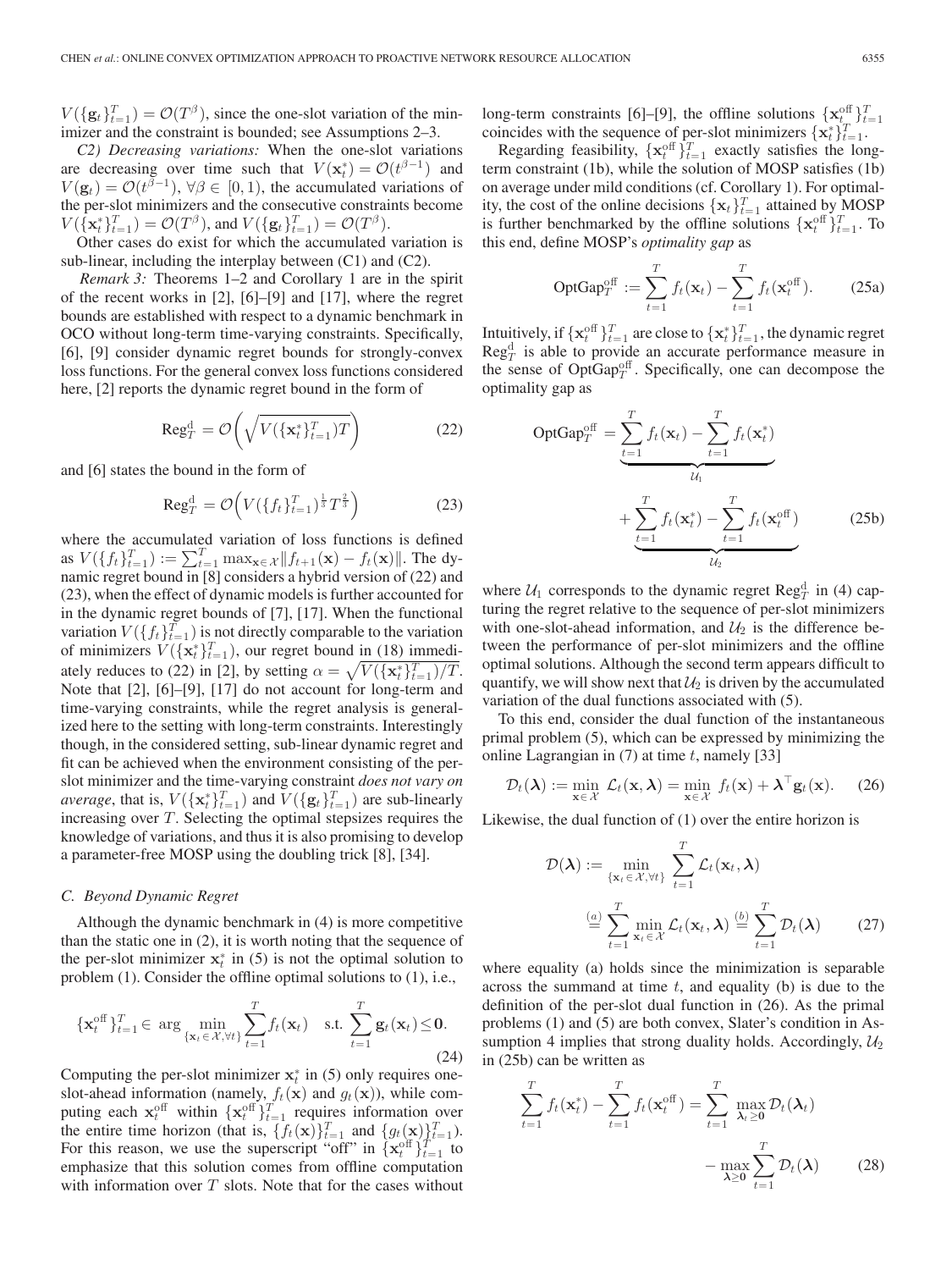which is the difference between the dual objective of the static best solution, i.e.,  $\lambda^* \in \arg \max_{\lambda \geq 0} \sum_{t=1}^T \mathcal{D}_t(\lambda)$ , and that of the per-slot best solution for  $(26)$ , i.e.,  $\lambda_t^* \in$  $\arg \max_{\lambda_t > 0} \mathcal{D}_t(\lambda_t)$ . Leveraging this special property of the dual problem, we next establish that  $\mathcal{U}_2$  can be bounded by the variation of the dual function, thus providing an estimate of the optimality gap (25).

*Proposition 1:* Define the variation of the dual function (26) from time t to  $t + 1$  as

$$
V(\mathcal{D}_t) := \max_{\lambda \ge 0} \|\mathcal{D}_{t+1}(\lambda) - \mathcal{D}_t(\lambda)\| \tag{29}
$$

and the total variation over the time horizon  $T$  as  $V(\{\mathcal{D}_t\}_{t=1}^T) := \sum_{t=1}^T V(\mathcal{D}_t)$ . Then the cost difference between the best offline solution and the best dynamic solution satisfies

$$
\sum_{t=1}^{T} f_t(\mathbf{x}_t^*) - \sum_{t=1}^{T} f_t(\mathbf{x}_t^{\text{off}}) \le 2TV(\{\mathcal{D}_t\}_{t=1}^{T})
$$
 (30)

where  $\mathbf{x}_t^*$  is the minimizer of the instantaneous problem (5), and  $\mathbf{x}^{\text{off}}$  solves (1) with all future information available. Combined  $\mathbf{x}_{t}^{\text{off}}$  solves (1) with all future information available. Combined<br>with (25b) it readily follows that with (25b), it readily follows that

$$
\text{OptGap}^{\text{off}}_T \le \text{Reg}^{\text{d}}_T + 2TV(\{\mathcal{D}_t\}_{t=1}^T) \tag{31}
$$

where  $\text{Reg}_T^{\text{d}}$  is defined in (4), and OptGap<sup>off</sup> in (25).

*Proof:* Instead of going to the primal domain, we upper bound  $\mathcal{U}_2$  via the dual representation in (28). Letting  $\tilde{t}$  denote any slot in  $T := \{1, \ldots, T\}$ , we have

$$
\sum_{t \in \mathcal{T}} \max_{\lambda \ge 0} \mathcal{D}_t(\lambda) - \max_{\lambda \ge 0} \sum_{t \in \mathcal{T}} \mathcal{D}_t(\lambda)
$$
(32)  

$$
\le \sum_{t \in \mathcal{T}} (\mathcal{D}_t(\lambda_t^*) - \mathcal{D}_t(\lambda_t^*)) \le T \max_{t \in \mathcal{T}} \{ \mathcal{D}_t(\lambda_t^*) - \mathcal{D}_t(\lambda_t^*) \}.
$$

The first inequality comes from the definition  $\lambda_t^* \in$  $\arg \max_{\lambda \geq 0} \mathcal{D}_t(\lambda)$ . Note that if  $\max_{t \in \mathcal{T}} \{ \mathcal{D}_t(\lambda_t^*) - \mathcal{D}_t(\lambda_t^*) \} \leq$  $2V(\{\mathcal{D}_t\}_{t=1}^T)$ , the proposition readily follows from (32). We will prove this inequality by contradiction. Assume there exists a slot  $t_0 \in \mathcal{T}$  such that  $\mathcal{D}_{t_0}(\lambda_{t_0}^*) - \mathcal{D}_{t_0}(\lambda_{\tilde{t}}^*) > 2V(\{\mathcal{D}_t\}_{t=1}^T),$ which implies that

$$
\mathcal{D}_{\tilde{t}}(\lambda_{\tilde{t}}^*) \stackrel{(a)}{\leq} \mathcal{D}_{t_0}(\lambda_{\tilde{t}}^*) + V(\{\mathcal{D}_t\}_{t=1}^T) \stackrel{(b)}{\leq} \mathcal{D}_{t_0}(\lambda_{t_0}^*) - V(\{\mathcal{D}_t\}_{t=1}^T) \stackrel{(c)}{\leq} \mathcal{D}_{\tilde{t}}(\lambda_{t_0}^*), \ \forall \ \tilde{t} \in \mathcal{T}
$$
\n(33)

where inequalities (a) and (c) come from the fact that  $V(\{\mathcal{D}_t\}_{t=1}^T)$  is the accumulated variation over  $T_{\text{S}}$  slots, and hence  $\max_{t_1, t_2 \in \mathcal{T}} \|\mathcal{D}_{t_1}(\lambda) - \mathcal{D}_{t_2}(\lambda)\| \le V(\{\mathcal{D}_t\}_{t=1}^T)$ , while (b) is due to the hypothesis above. Note that  $\mathcal{D}_{\tilde{t}}(\lambda_{\tilde{t}}^*) < \mathcal{D}_{\tilde{t}}(\lambda_{t_0}^*)$ in (33) contradicts the fact that  $\lambda_i^*$  is the maximizer of  $\mathcal{D}_{\tilde{t}}(\lambda)$ . Therefore, we have  $\mathcal{D}_t(\lambda_i^*) - \mathcal{D}_t(\lambda_i^*) \leq 2V(\{\mathcal{D}_t\}_{t=1}^T)$ , which completes the proof.

The following remark provides an approach to improving the bound in Proposition 1.

*Remark 4:* Although the optimality gap in (31) appears to be at least linear w.r.t.  $T$ , one can use the "restarting" trick for dual variables, similar to that for primal variables in the unconstrained case; see e.g., [6]. Specifically, if the total variation  $V(\{\mathcal{D}_t\}_{t=1}^T)$  is known a-priori, one can divide the entire time horizon  $\mathcal{T} := \{1, \ldots, T\}$  into  $[T/\Delta_T]$  sub-horizons (each with  $\Delta_T = \mathbf{o}(T/V(\{\mathcal{D}_t\}_{t=1}^T))$  slots), and restart the dual it-<br>erate  $\lambda$  at the beginning of each sub-horizon. By assuming erate  $\lambda$  at the beginning of each sub-horizon. By assuming that  $V(\{\mathcal{D}_t\}_{t=1}^T)$  is sub-linear w.r.t. T, one can guarantee that  $\Delta_T \geq 1$  always exists. In this case, the optimality gap in (31) can be improved by

$$
\text{OptGap}_T^{\text{off}} \leq \lceil T/\Delta_T \rceil \text{Reg}_{\Delta_T}^{\text{d}} + 2\Delta_T V(\{\mathcal{D}_t\}_{t=1}^T) \tag{34a}
$$

and the dynamic fit is the summation over each sub-horizon

$$
\text{Fit}_T^{\text{d}} \le \lceil T/\Delta_T \rceil \text{Fit}_{\Delta_T}^{\text{d}} \,. \tag{34b}
$$

To this end, if the regularity conditions of the environment in (21) are satisfied, one can properly set the primal-dual stepsizes to guarantee the sub-linear regret and fit on each sub-horizon. Correspondingly, the optimality gap and the dynamic fit in (34) are also both sub-linearly growing with time. Interested readers are referred to [6] for details of this restarting trick, which are omitted here due to space limitation.

# IV. APPLICATION TO NETWORK RESOURCE ALLOCATION

In this section, we solve the network resource allocation problem within the OCO framework, and present numerical experiments to demonstrate the merits of our MOSP solver.

#### *A. Online Network Resource Allocation*

Consider the resource allocation problem over a cloud network [29], which is represented by a directed graph  $\mathcal{G} = (\mathcal{I}, \mathcal{E})$ with node set  $\mathcal I$  and edge set  $\mathcal E$ , where  $|\mathcal I| = I$  and  $|\mathcal E| = E$ . Nodes considered here include mapping nodes collected in the set  $\mathcal{J} = \{1, \ldots, J\}$ , and data centers collected in the set  $\mathcal{K} = \{1, \ldots, K\}$ ; i.e., we have  $\mathcal{I} = \mathcal{J} \cup \mathcal{K}$ .

Per time  $t$ , each mapping node  $j$  receives an exogenous data request  $b_t^j$ , and forwards the amount  $x_t^{jk}$  to each data center  $k$  in accordance with bandwidth availability. Each data center k schedules workload  $y_t^k$  according to its resource availability. Regarding  $y_t^k$  as the weight of a virtual outgoing edge  $(k, *)$  from data center k, edge set  $\mathcal{E} := \{(j, k), \forall j \in \mathcal{J}, k \in$  $\mathcal{K}$  {  $\cup$  { (k, \*), ∀k ∈  $\mathcal{K}$ } contains all the links connecting mapping nodes with data centers, and all the "virtual" edges coming out of the data centers. The  $I \times E$  node-incidence matrix is formed with the  $(i, e)$ -th entry

$$
\mathbf{A}_{(i,e)} = \begin{cases} 1, & \text{if link } e \text{ enters node } i \\ -1, & \text{if link } e \text{ leaves node } i \\ 0, & \text{else.} \end{cases}
$$
(35)

For compactness, collect the data workloads across edges  $e = (i, j) \in \mathcal{E}$  in a resource allocation vector  $\mathbf{x}_t := [x_t^{11}, \dots, x_t^{tK}, y_t^{1}, \dots, y_t^{K}]^\top \in \mathbb{R}_+^E$ , and the exogenous load arrival rates of all nodes in a vector  $\mathbf{b}_t := [b_t^1, \dots, b_t^J, 0 \dots, 0]^\top \in \mathbb{R}^I$ . Then the aggregate (endogenous plus exogenous) work- $\mathbb{R}^I_+$ . Then, the aggregate (endogenous plus exogenous) workloads of all nodes are given by  $A x_t + b_t$ . When the *i*-th entry of  $A x_t + b_t$  is positive, there is service residual at node  $i$ ; otherwise, node  $i$  over-serves the current workload arrival. Assume that each data center and mapping node has a local data queue to buffer unserved workloads [25]. With  $\mathbf{q}_t := [q_t^1, \dots, q_t^{J+K}]^\top$  collecting the queue lengths at each manning node and data center the queue undate is  $\mathbf{q}_{t+1} =$ mapping node and data center, the queue update is  $q_{t+1} =$  $[\mathbf{q}_t + \mathbf{A}\mathbf{x}_t + \mathbf{b}_t]^+$ , where  $[\cdot]^+$  ensures that the queue length is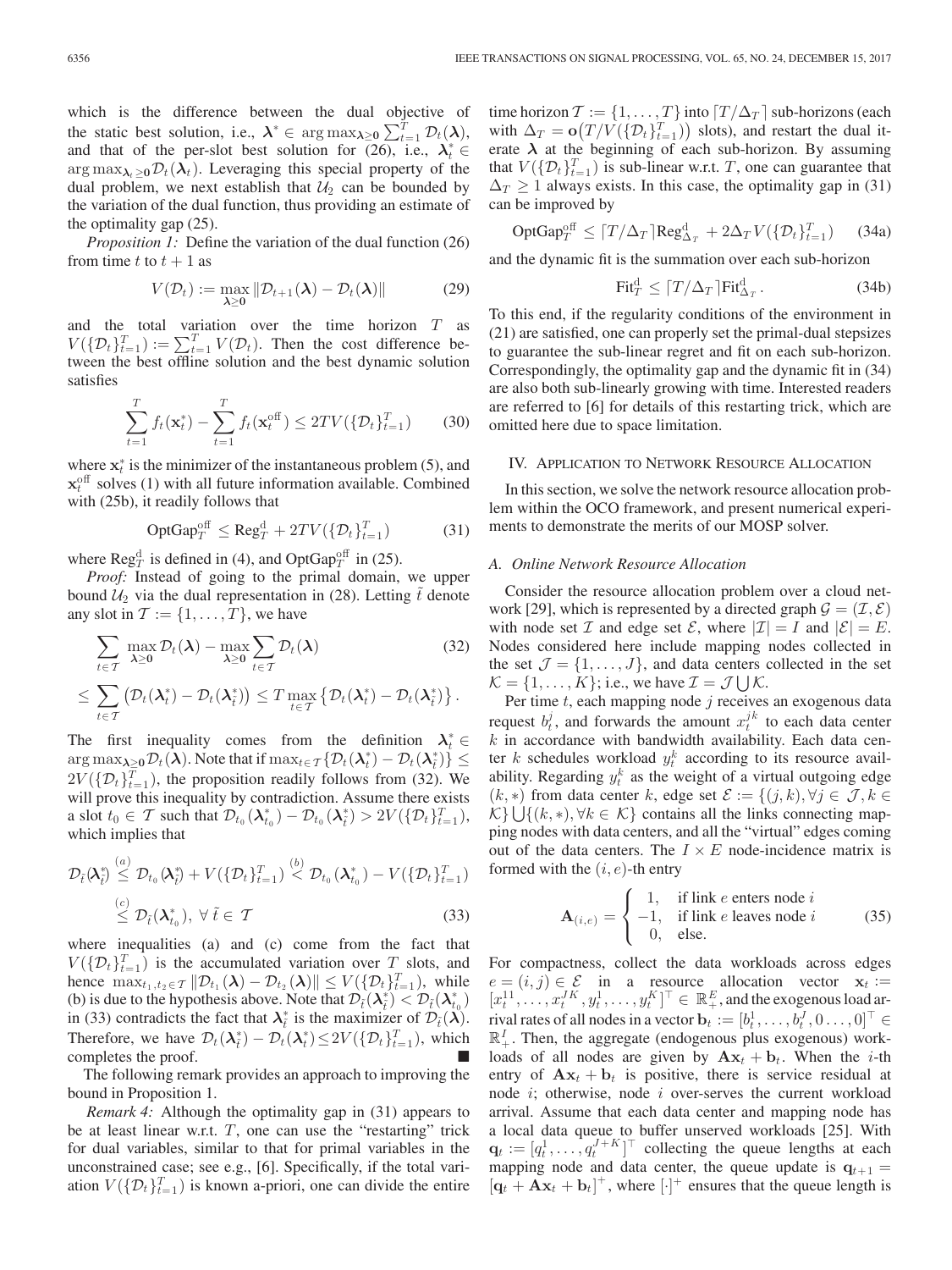

Fig. 1. A diagram of online network resource allocation. Per time  $t$ , mapping node j has an exogenous workload  $b_t^j$  plus that stored in the queue  $q_t^j$ , and schedules workload  $x_t^{j k}$  to data center k. Data center k serves an amount of workload  $y_t^k$  out of the assigned  $\sum_{j=1}^J x_t^{j k}$  as well as that stored in its queue  $q_t^{J+k}$ . The thickness of each edge is proportional to its capacity.

always non-negative. The bandwidth limit of link  $(j, k)$  is  $\bar{x}^{jk}$ , and the resource capability of data center k is  $\bar{y}^k$ , which can be compactly expressed by  $\mathbf{x} \in \mathcal{X}$  with  $\mathcal{X} := \{ \mathbf{0} \leq \mathbf{x} \leq \bar{\mathbf{x}} \}$  and  $\bar{\mathbf{x}} := [\bar{x}^{11} \quad \bar{x}^{JK} \bar{u}^{1} \quad \bar{u}^{K}]^T$ . The overall system diagram  $\bar{\mathbf{x}} := [\bar{x}^{11}, \dots, \bar{x}^{JK}, \bar{y}^1, \dots, \bar{y}^K]^\top$ . The overall system diagram is denicted in Fig. 1 is depicted in Fig. 1.

For each data center, the power cost  $f_t^k(y_t^k) := f^k(y_t^k; \theta_t^k)$ depends on a time-varying parameter  $\theta_t^k$  , which captures the energy price and the renewable generation at data center  $k$  during slot t. The bandwidth cost  $f_t^{jk}(x_t^{jk}) := f^{jk}(x_t^{jk}; \theta_t^{jk})$  characterizes the transmission delay and is parameterized by a timevarying scalar  $\theta_t^{jk}$ . Scalars  $\theta_t^k$  and  $\theta_t^{jk}$  can be readily extended to vector forms. To keep the exposition simple, we use scalars to represent time-varying factors at nodes and edges.

Per slot t, the instantaneous cost  $f_t(\mathbf{x}_t)$  aggregates the costs of power consumed at all data centers plus the bandwidth costs at all links, namely

$$
f_t(\mathbf{x}_t) := \sum_{k \in \mathcal{K}} \underbrace{f_t^k(y_t^k)}_{\text{power cost}} + \sum_{j \in \mathcal{J}} \sum_{k \in \mathcal{K}} \underbrace{f_t^{jk}(x_t^{jk})}_{\text{bandwidth cost}}
$$
(36)

where the objective can be also written as  $f_t(\mathbf{x}_t) := f(\mathbf{x}_t; \boldsymbol{\theta}_t)$ with  $\bm{\theta}_t := [\theta_t^1, \ldots, \theta_t^K, \theta_t^{11}, \ldots, \theta_t^{JK}]^\top$  concatenating all timevarying parameters. Aiming to minimize the accumulated cost while serving all workloads, the optimal workload routing and allocation strategy in this cloud network is the solution of the following optimization problem

$$
\min_{\{\mathbf{x}_t \in \mathcal{X}, \forall t\}} \sum_{t=1}^T f_t(\mathbf{x}_t) \quad \text{s.t. } \mathbf{q}_{t+1} = [\mathbf{q}_t + \mathbf{A}\mathbf{x}_t + \mathbf{b}_t]^+, \ \forall t
$$
\n
$$
\mathbf{q}_1 \ge \mathbf{0}, \ \mathbf{q}_{T+1} = \mathbf{0} \tag{37}
$$

where  $\mathbf{q}_1$  is the given initial queue length, and  $\mathbf{q}_{T+1} = \mathbf{0}$  guarantees that all workloads arrived have been served at the end of the scheduling horizon. Note that (37) is time-coupled, and generally challenging to solve without information of future workload arrivals and time-varying cost functions. Therefore, we reformulate (37) to fit our OCO formulation (1) by relaxing the queue recursion in (37), namely

$$
\mathbf{q}_{T+1} \geq \mathbf{q}_T + \mathbf{A}\mathbf{x}_T + \mathbf{b}_T \geq \mathbf{q}_1 + \sum_{t=1}^T (\mathbf{A}\mathbf{x}_t + \mathbf{b}_t)
$$
 (38)

which readily leads to  $\sum_{t=1}^{T} (\mathbf{A}\mathbf{x}_t + \mathbf{b}_t) \leq \mathbf{q}_{T+1} - \mathbf{q}_1 \leq \mathbf{0}$ ,<br>since  $\mathbf{q}_1 > 0$  and  $\mathbf{q}_{T+1} = \mathbf{0}$ . Therefore, instead of solving (37) since  $\mathbf{q}_1 \geq \mathbf{0}$  and  $\mathbf{q}_{T+1} = \mathbf{0}$ . Therefore, instead of solving (37), we aim to tackle a relaxed problem, given by

$$
\min_{\{\mathbf{x}_t \in \mathcal{X}, \forall t\}} \sum_{t=1}^T f_t(\mathbf{x}_t) \quad \text{s.t.} \sum_{t=1}^T (\mathbf{A}\mathbf{x}_t + \mathbf{b}_t) \le \mathbf{0} \tag{39}
$$

where the workload flow conservation constraint  $A\mathbf{x}_t + \mathbf{b}_t \leq \mathbf{0}$ must be satisfied in the long term rather than slot-by-slot. Clearly, (39) is in the form of (1). Therefore, the MOSP algorithm of Section III can be leveraged to solve (39) in an *online* fashion, with provable performance and feasibility guarantees. Specifically, with  $\mathbf{g}_t(\mathbf{x}_t) = \mathbf{A}\mathbf{x}_t + \mathbf{b}_t$ , the primal update (8) boils down to a simple gradient update  $x_t$  =  $\mathcal{P}_{\mathcal{X}}\left(\mathbf{x}_{t-1} - \alpha \nabla f_{t-1}(\mathbf{x}_{t-1}) - \alpha \mathbf{A}^{\top} \mathbf{\lambda}_{t}\right)$ , where  $\mathcal{P}_{\mathcal{X}}\left(\cdot\right)$  defines projection onto the convex set X. The dual update (9) is  $\lambda_{t+1} =$  $\left[ \lambda_t + \mu(\mathbf{A}\mathbf{x}_t + \mathbf{b}_t) \right]^+$ , which can be nicely regarded as a scaled version of the queue dynamics in (37) with  $\alpha_t = \lambda_t / \mu$ version of the queue dynamics in (37), with  $q_t = \lambda_t / \mu$ .

In addition to simple closed-form updates, MOSP can also afford a fully decentralized implementation by exploiting the problem structure of network resource allocation, where each mapping node or data center decides the amounts on all its *outgoing links*, and only exchanges information with its *onehop neighbors*. Per time slot t, the primal update at mapping node  $j$  includes variables on all its outgoing links, given by

$$
x_t^{jk} = \left[ x_{t-1}^{jk} - \alpha \nabla f_{t-1}^{jk} (x_{t-1}^{jk}) - \alpha \left( \lambda_t^k - \lambda_t^j \right) \right]_0^{\bar{x}^{jk}}, \ \forall k \in \mathcal{K}
$$
\n(40a)

and the dual update reduces to

$$
\lambda_{t+1}^j = \left[ \lambda_t^j + \mu \left( b_t^j - \sum_{k \in \mathcal{K}} x_t^{jk} \right) \right]^+.
$$
 (40b)

Likewise, for data center  $k$ , the primal update becomes

$$
y_t^k = \left[ y_{t-1}^k - \alpha \left( \nabla f_{t-1}^k (y_{t-1}^k) - \lambda_t^k \right) \right]_0^{\bar{y}^k}
$$
 (40c)

where  $[\cdot]_0^{\bar{y}^k} := \min{\{\bar{y}^k, \max{\{\cdot, 0\}}\}}$ , and the dual recursion is

$$
\lambda_{t+1}^k = \left[ \lambda_t^k + \mu \left( \sum_{j \in \mathcal{J}} x_t^{jk} - y_t^k \right) \right]^+.
$$
 (40d)

Distributed MOSP for online network resource allocation is summarized in Algorithm 2.

#### *B. Revisiting Stochastic Dual (sub) Gradient*

The dynamic network resource allocation problem in Section IV-A has so far been studied in the stochastic setting [29], [35]. Classical approaches include Lyapunov optimization [24], [25] and the stochastic dual (sub)gradient method [26], both of which rely on stochastic approximation (SA) [27]. In the context of stochastic optimization, the time-varying vectors  $\{\boldsymbol{\xi}_t\}$ with  $\xi_t := [\theta_t^\top, \mathbf{b}_t^\top]^\top$  appearing in the cost and constraint are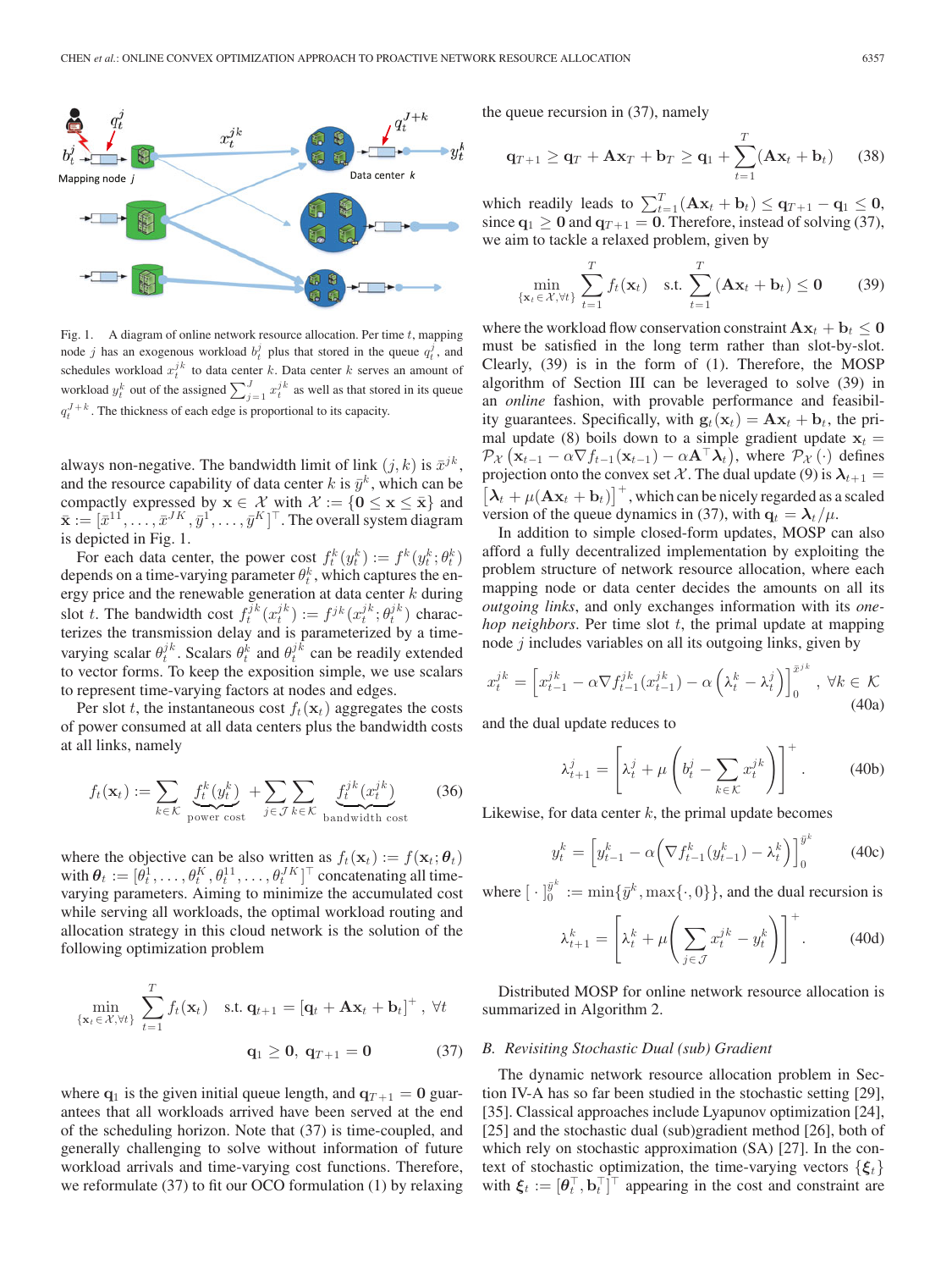# **Algorithm 2:** MOSP for Online Resource Allocation.

- 1: **Initialize:** primal iterate  $x_0$ , dual iterate  $\lambda_1$ , and proper stepsizes  $\alpha$  and  $\mu$ .
- 2: **for**  $t = 1, 2...$  **do**
- 3: Each mapping node j performs  $(40a)$  and each data center  $k$  runs (40c).
- 4: Mapping nodes and data centers observe local costs and workload arrivals.
- 5: Each mapping node  $j$  performs (40b) and each data center  $k$  performs (40d).
- 6: Mapping nodes (data centers) send multipliers to all neighboring data centers (mapping nodes).

7: **end for**

assumed to be independent realizations of a random variable  $\Xi$ <sup>2</sup>. In an SA-based stochastic optimization algorithm, per time  $t_{\text{a}}$  a policy first observes a realization  $\mathcal{E}_{\text{a}}$  of the random variable t, a policy first observes a realization  $\xi_t$  of the random variable  $\Xi$ , and then (stochastically) selects an action  $\mathbf{x}_t \in \mathcal{X}$ . However, in contrast to minimizing the *observed cost* in the OCO setting, the goal of the stochastic resource allocation is usually to minimize the limiting average of the *expected cost* subject to the so-termed stability constraint, namely

$$
\min_{\{\mathbf{x}_t \in \mathcal{X}, \mathbf{q}_t, \forall t\}} \lim_{T \to \infty} \frac{1}{T} \sum_{t=1}^T \mathbb{E}[f_t(\mathbf{x}_t)] \tag{41a}
$$

$$
\text{s.t. } \mathbf{q}_{t+1} = \left[\mathbf{q}_t + \mathbf{A}\mathbf{x}_t + \mathbf{b}_t\right]^+, \forall t \tag{41b}
$$

$$
\lim_{T \to \infty} \frac{1}{T} \sum_{t=1}^{T} \mathbb{E} \left[ \mathbf{q}_t \right] \le \mathbf{0} \tag{41c}
$$

where he expectation in (41a) is taken over **Ξ** and the randomness of  $x_t$  and  $q_t$  induced by all possible sample paths  $\{\boldsymbol{\xi}_1, \ldots, \boldsymbol{\xi}_t\}$  via (41b); and the stability constraint (41c) implies a finite bound on the accumulated constraint violation. In contrast to the observed costs in (37), each decision  $x_t$  is evaluated by all possible realizations in  $\Xi$  here. However, as  $q_t$  in (41b) couples the optimization variables over an infinite time horizon,  $(41)$  is intractable in general.

Prior works [25], [26], [29], [37] have demonstrated that (41) can be tackled via a tractable stationary relaxation, given by

$$
\min_{\{\mathbf{x}_t \in \mathcal{X}, \forall t\}} \lim_{T \to \infty} \frac{1}{T} \sum_{t=1}^T \mathbb{E}[f_t(\mathbf{x}_t)] \tag{42a}
$$

$$
\text{s.t. } \lim_{T \to \infty} \frac{1}{T} \sum_{t=1}^{T} \mathbb{E} \left[ \mathbf{A} \mathbf{x}_t + \mathbf{b}_t \right] \le \mathbf{0} \tag{42b}
$$

where the time-coupling constraints (41b) and (41c) are relaxed to the limiting average constraint (42b). Such a relaxation can be verified similar to the queue relaxation in (38); see also [25]. Note that (42) is still challenging since it involves expectations in both costs and constraints, and the distribution of **Ξ** is usually unknown. Even if the joint probability distribution function were available, finding the expectations would not scale with the dimensionality of **Ξ**. A common remedy is to use the stochastic dual gradient (SDG) iteration (a.k.a. Lyapunov optimization) [24], [25], [29]. Specifically, with  $\lambda \in \mathbb{R}^I_+$  denoting the multipliers associated with the expectation constraint (42b), the SDG method first observes one realization  $\xi_t$  at each slot t, and then performs the dual update as

$$
\boldsymbol{\lambda}_{t+1} = \left[ \boldsymbol{\lambda}_t + \mu (\mathbf{A} \mathbf{x}_t + \mathbf{b}_t) \right]^+, \forall t \tag{43}
$$

where  $\lambda_t$  is the dual iterate at time t,  $A\mathbf{x}_t + \mathbf{b}_t$  is the stochastic dual gradient, and  $\mu$  is a positive (and typically constant) stepsize. The actual allocation or the primal variable  $x_t$  appearing in (43) needs be found by solving the following sub-problems, one per slot  $t$ 

$$
\mathbf{x}_t \in \arg\min_{\mathbf{x} \in \mathcal{X}} f_t(\mathbf{x}) + \boldsymbol{\lambda}_t^{\top} (\mathbf{A}\mathbf{x} + \mathbf{b}_t). \tag{44}
$$

For the considered network resource allocation problem, SDG in (43)–(44) entails a well-known cost-delay tradeoff [25]. Specifically, with  $f^*$  denoting the optimal objective (42), SDG can achieve an  $\mathcal{O}(\mu)$ -optimal solution such that  $\lim_{T \to \infty} (1/T) \sum_{t=1}^{T} \mathbb{E} [f_t(\mathbf{x}_t)] \leq f^* + \mathcal{O}(\mu)$ , and guarantee queue lengths<sup>3</sup> satisfying  $\lim_{T \to \infty}$  $(1/T) \sum_{t=1}^{T} \mathbb{E}[\|\mathbf{q}_t\|] = \mathcal{O}(1/\mu)$ . Therefore, reducing the op-<br>timality gan  $\mathcal{O}(u)$  will essentially increase the average network timality gap  $\mathcal{O}(\mu)$  will essentially increase the average network delay  $\mathcal{O}(1/\mu)$ .

*Remark 5:* The optimality of SDG is established relative to the offline optimal solution of (42), which can be thought as the time-average *optimality gap* in (25) under the OCO setting. Interestingly though, the optimality gap under the stochastic setting is equivalent to the (expected) dynamic regret (4), since their (expected) difference  $V(\{\mathbb{E}[\mathcal{D}_t]\}_{t=1}^T)$  in (31) reduces to zero. To see this, note that  $\mathbb{E}[f_t(\mathbf{x})]$  and  $\mathbb{E}[\mathbf{A}\mathbf{x} + \mathbf{b}_t]$  are timeinvariant, hence the dual problem of each per-slot subproblem in (42) is time-invariant. This reduction means that the SDG solver of the dynamic problem in (41) leverages its inherent stationarity (through the stationary dual problem), in contrast to the non-stationary nature of the OCO framework.

*Remark 6:* Below we highlight several differences of the novel MOSP in Algorithm 2 with the SDG recursion in (43)– (44) for the dynamic network resource allocation task.

(D1) From an operational perspective, SDG observes the current state  $\xi_t$  first, and then performs the resource allocation decision  $x_t$  accordingly. Therefore, at the beginning of slot  $t$ , SDG needs to precisely know the non-causal information  $\xi_t$ . Inheriting the merits of OCO, on the other hand, MOSP operates in a fully *predictive* mode, which decides  $x_t$  without knowing the cost  $f_t(\mathbf{x})$  and the constraint  $\mathbf{g}_t(\mathbf{x})$  (or  $\xi_t$ ) at time t. This feature of MOSP is of major practical importance when costs and availability of resources are not available at the point of making decisions; e.g., online demand response in smart grids [32], [39] and resource allocation in wireless networking [40].

(D2) From a computational point of view, MOSP reduces to a simple saddle-point recursion with primal (projected) gradient descent and dual gradient ascent for the network resource allocation problem, both of which incur affordable complexity.

<sup>&</sup>lt;sup>2</sup>Extension is also available when  $\{\boldsymbol{\xi}_t\}$  constitute a sample path from an ergodic stochastic process  $\{\Xi_t\}$ , which converges to a stationary distribution; see e.g., [28], [36].

<sup>3</sup>According to Little's law [38], the time-average delay is proportional to the time-average queue length given the arrival rate.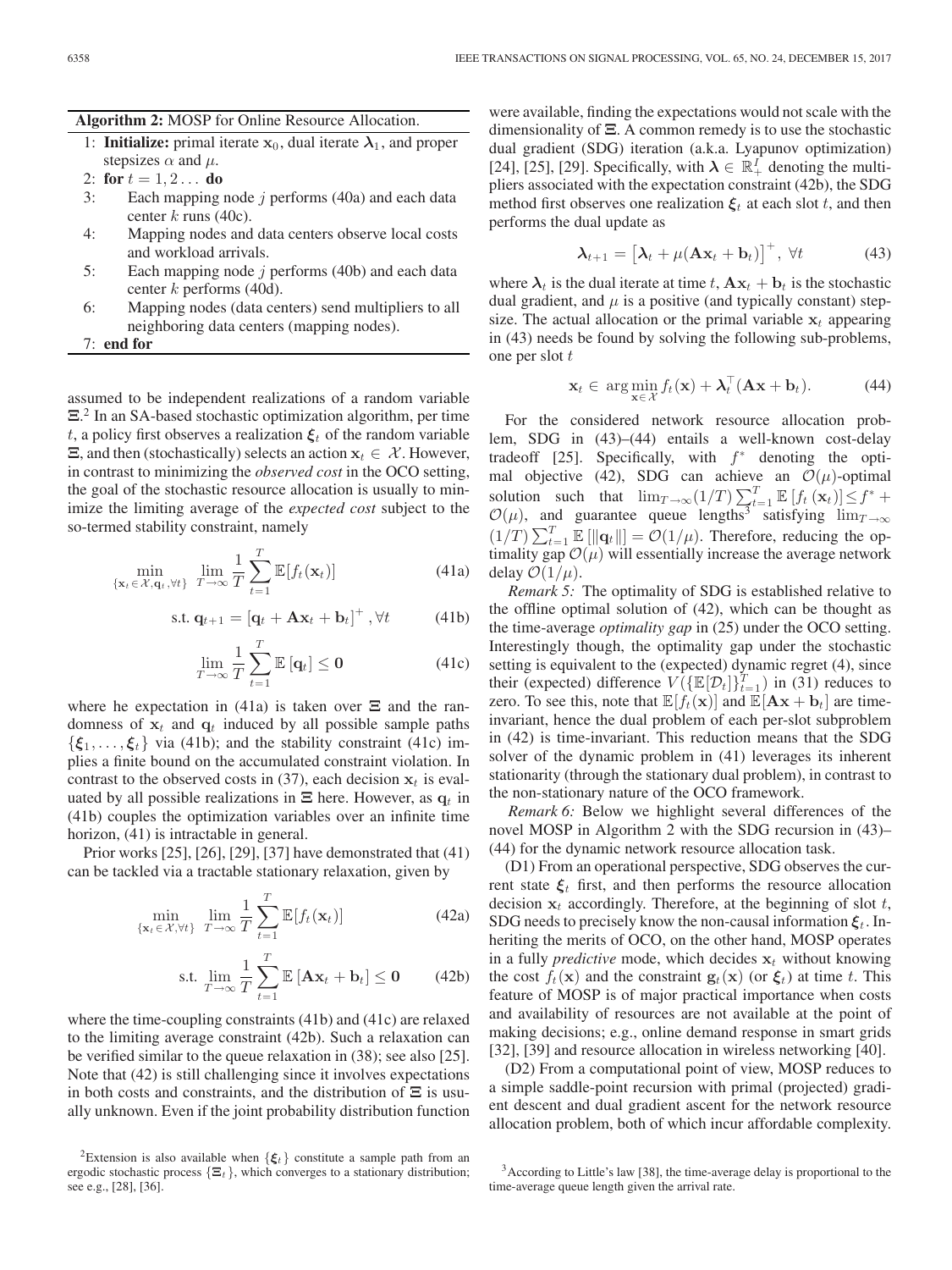However, the primal update of SDG in (44) generally requires solving a convex program per time slot  $t$ , which leads to much higher computational complexity in general.

(D3) With regards to the theoretical claims, the time-varying vector  $\xi_t$  in SDG typically requires a rather restrictive probabilistic assumption, to establish SDG optimality in either the ensemble average [25] or the limiting ergodic average sense [36]. In contrast, leveraging the OCO framework, MOSP admits finite-sample performance analysis with non-stochastic observed costs and constraints, which can even be adversarial.

#### *C. Numerical Experiments*

In this section, we provide numerical tests to demonstrate the merits of the proposed MOSP algorithm in the application of dynamic network resource allocation. Consider the geographical workload routing and allocation task in (39) with  $J = 10$ mapping nodes and  $K = 10$  data centers. The instantaneous network cost in (36) is

$$
f_t(\mathbf{x}_t) := \sum_{k \in \mathcal{K}} p_t^k (y_t^k)^2 + \sum_{j \in \mathcal{J}} \sum_{k \in \mathcal{K}} c^{jk} (x_t^{jk})^2 \qquad (45)
$$

where  $p_t^k$  is the energy price at data center k at time t, and  $c^{jk}$  is the per-unit bandwidth cost for transmitting from mapping node j to data center k. With the bandwidth limit  $\bar{x}^{jk}$  uniformly randomly generated within [10, 100], we set the bandwidth cost of each link  $(j, k)$  as  $c^{jk} = 40/\bar{x}^{jk}$ ,  $\forall j, k$ . The resource capacities  $\{\bar{y}^k, \forall k\}$  at all data centers are uniformly randomly generated from [100, 200]. We consider the following two cases for the time-varying parameters  $\{p_t^k, \forall t, k\}$  and  $\{b_t^j, \forall t, j\}$ :

*Case 1:* Parameters  $\{p_t^k, \forall t, k\}$  and  $\{b_t^j, \forall t, j\}$  are independently drawn from time-invariant distributions. Specifically,  $p_t^k$ is uniformly distributed over  $[1, 3]$ , and the delay-tolerant workload  $b_t^j$  arrives at each mapping node j according to a uniform distribution over [50, 150].

*Case 2:* Parameters  $\{p_t^k, \forall t, k\}$  and  $\{b_t^j, \forall t, j\}$  are generated according to non-stationary stochastic processes. Specifically,  $p_t^k = \sin(\pi t/12) + n_t^k$  with i.i.d. noise  $n_t^k$  uniformly distributed over [1, 3], while  $b_t^j = 50 \sin(\pi t/12) + v_t^j$  with i.i.d. noise  $v_t^j$ uniformly distributed over [99, 101]. One can verify that Assumption 5 is satisfied in this case, as the constraints vary slowly. Intuitively, it means that the network capacity margin is large relative to the temporal variation of arrival rates here.

Finally, with time horizon  $T = 500$ , the stepsize in (40a) and (40c) is set to  $\alpha = 0.05/T^{1/3}$ , and for (40b) and (40d) to  $\mu = 50/T^{1/3}$ . MOSP is benchmarked by three strategies: SDG in Section IV-B, the sequence of per-slot best minimizers in (5), and the offline optimal solution that solves (1) at once with all future costs and constraints available. Note that at the beginning of each slot  $t$ , the exact prices  $\{p_t^k, \forall k\}$  and demands  $\{b_t^j, \forall j\}$  for the coming slot are generally not available in practice [39]–[42]. Since the original SDG updates (43) and (44) require non-causal knowledge of  $\{p_t^k, \forall k\}$  and  $\{b_t^j, \forall j\}$  to decide  $\mathbf{x}_t$ , we modify them for fairness in this online setting by using the prices and them for fairness in this online setting by using the prices and demands at slot  $t - 1$  to obtain  $x_t$ , which we term online dual gradient (ODG). As shown next, different constant stepsizes for ODG's dual update in (43) lead to quite different performance



Fig. 2. Time-average cost for Case 1.



Fig. 3. Dynamic regret for Case 1.



Fig. 4. Dynamic fit for Case 1.

and feasibility behaviors; i.e., a larger stepsize results in higher regret but smaller fit, and vice versa. For this reason, ODG is studied under two different stepsizes:  $\mu_{\text{ODG}} = 0.5$  balancing the regret and fit of ODG, and  $\mu_{ODG} = 1$  allowing ODG to have similar fit with MOSP.

Figs. 2–4 show the test results for Case 1 under i.i.d. costs and constraints. Clearly, MOSP in Fig. 2 converges to a smaller time-average cost than ODG with the two stepsizes. The time-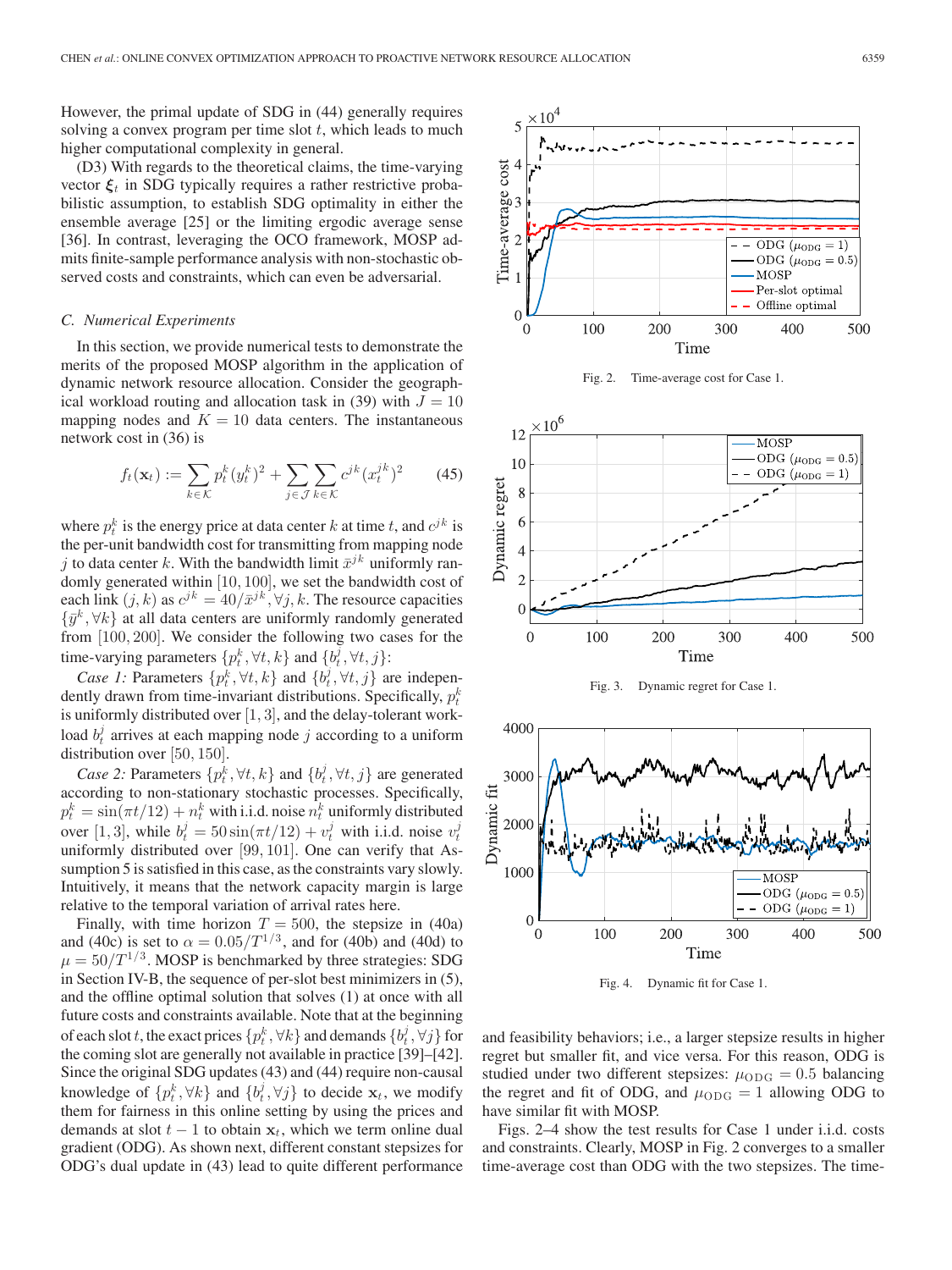

Fig. 5. Time-average cost for Case 2.



Fig. 6. Dynamic regret for Case 2.

average cost of MOSP is slightly higher than the per-slot optimal solution, as well as the offline optimal solution with all information of the costs and constraints available over horizon  $T$ . Fig. 3 confirms the conclusion made from Fig. 2, where the dynamic regret (cf. (4)) of MOSP grows much slower than that of ODG. Regarding the dynamic fit (cf. (6)), Fig. 4 demonstrates that ODG with  $\mu_{\text{ODG}} = 1$  has a smaller fit than that of  $\mu_{\text{ODG}} = 0.5$ , and similar to the dynamic fit of MOSP. According to the wellknown trade-off between cost (optimality) and delay (constraint violations) in [25], increasing  $\mu_{ODG}$  will improve the dynamic fit of ODG but degrade its dynamic regret. Therefore, MOSP is favorable in Case 1 since it has much smaller regret when its dynamic fit is similar to that of ODG with  $\mu_{ODG} = 1$ . It is worth mentioning that theoretically speaking, the dynamic regret of MOSP may not be sub-linear in this i.i.d. case, since the accumulated cost and constraint variation is not necessarily small enough (cf. Theorem 2). However, MOSP is robust in this aspect at least for the numerical tests we carried.

Simulation tests using non-stationary costs and constraints are shown in Figs. 5–7. Different from Case 1, the time-average cost of MOSP is not only smaller than ODG, but also smaller than the per-slot optimum obtained via (3); see Fig. 5. A similar conclusion can be also drawn through the growths of dynamic regret in Fig. 6. From a high level, this is because the difference



Fig. 7. Dynamic fit for Case 2.

between the cost of the per-slot minimizers and that of the offline solutions is no longer small in the non-stationary case. Regarding Fig. 7, both ODG and MOSP have finite dynamic fits in the sense that the accumulated constraint violations do not increase with time. The dynamic fit of MOSP is much smaller than that of ODG with  $\mu_{ODG} = 0.5$ , and comparable to that of ODG with  $\mu_{ODG} = 1$ . Therefore, in this non-stationary case, MOSP also markedly outperforms ODG in both regret and fit.

#### V. CONCLUDING REMARKS

OCO with both adversarial costs and constraints has been studied in this paper. Different from existing works, the focus is on a setting where some of the constraints are revealed after taking actions, they are tolerable to instantaneous violations, but must be satisfied on average. Performance of the novel OCO algorithm is measured by: i) the difference of its objective relative to the best dynamic solution with one-slot-ahead information of the cost and the constraint (dynamic regret); and, ii) its accumulated amount of constraint violations (dynamic fit). It has been shown that the proposed MOSP algorithm adapts to the considered OCO setting with adversarial constraints. Under standard assumptions, MOSP simultaneously yields sub-linear dynamic regret and fit, if the accumulated variations of the per-slot minimizers and adversarial constraints are sub-linearly increasing with time. Algorithm design and performance analysis in this novel OCO setting, under adversarial constraints and with a dynamic benchmark, broaden the applicability of OCO to a wider application regime, which includes dynamic network resource allocation and online demand response in smart grids. Numerical tests demonstrated that the proposed algorithm outperforms state-of-the-art alternatives under different scenarios.

The novel OCO setting with long-term time-varying constraints opens up several interesting research directions. For instance, when nonlinear constraints are present, how to reduce the computational complexity of MOSP needs further investigation. Developing an adaptive version of MOSP with parameter-free implementation is also of particular interest.

#### **APPENDIX**

Before proving Theorems 1 and 2, we first bound the variation of the dual variable for the MOSP recursion (8)–(9). With the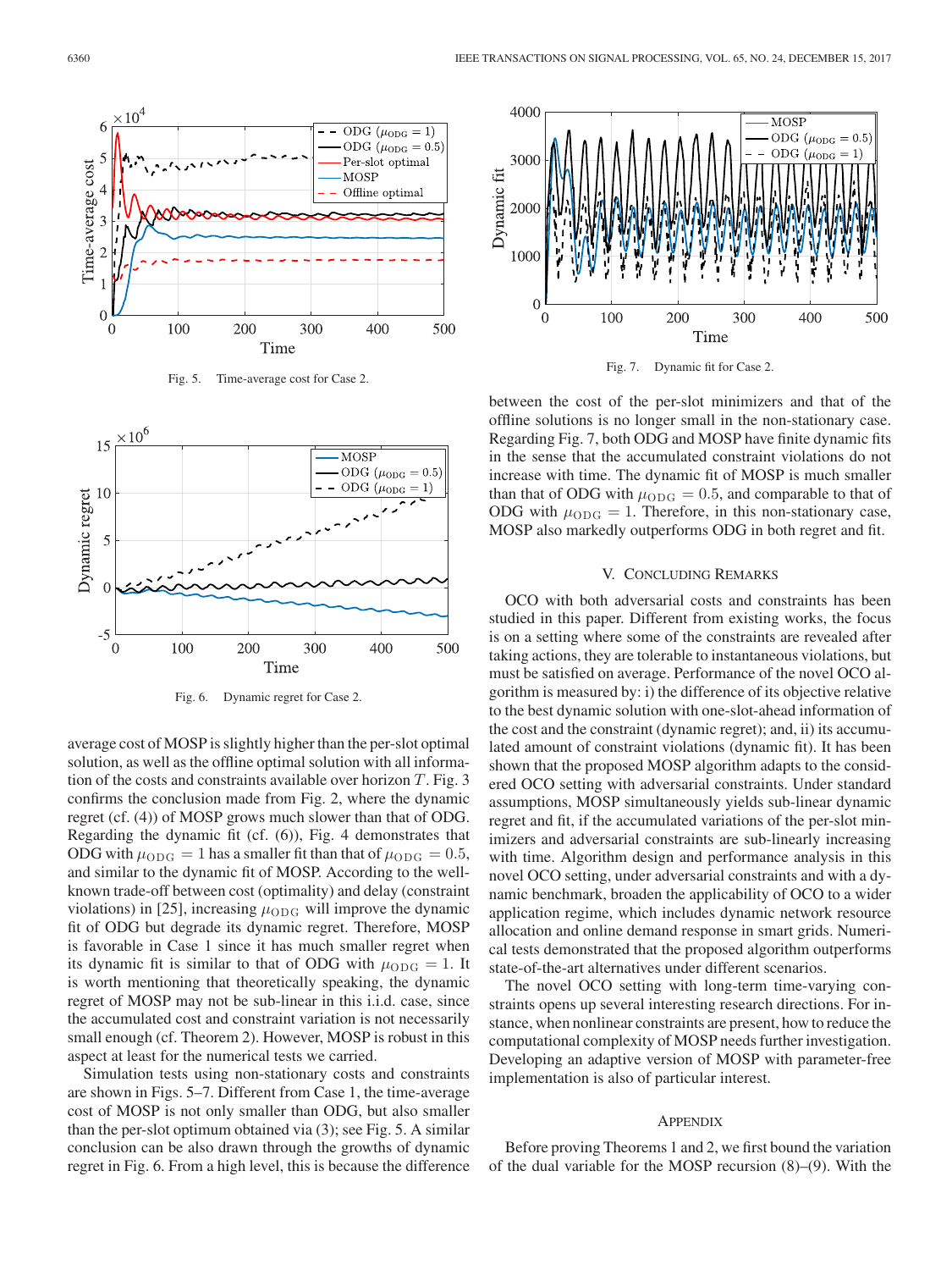dual drift defined as  $\Delta(\bm{\lambda}_t) := \left(\|\bm{\lambda}_{t+1}\|^2 - \|\bm{\lambda}_{t}\|^2\right)/2,$  we have the following lemma.

*Lemma 1:* Per slot t, the dual drift of the MOSP recursion (8)–(9) is upper-bounded as

$$
\Delta(\boldsymbol{\lambda}_t) \leq \mu \boldsymbol{\lambda}_t^{\top} \mathbf{g}_t(\mathbf{x}_t) + \frac{\mu^2}{2} ||\mathbf{g}_t(\mathbf{x}_t)||^2.
$$
 (46)

*Proof:* Squaring the dual variable update (9), we have

$$
\|\boldsymbol{\lambda}_{t+1}\|^2 = \left\| \left[\boldsymbol{\lambda}_t + \mu \mathbf{g}_t(\mathbf{x}_t) \right]^+ \right\|^2 \leq \|\boldsymbol{\lambda}_t + \mu \mathbf{g}_t(\mathbf{x}_t)\|^2
$$

$$
= \|\boldsymbol{\lambda}_t\|^2 + 2\mu \boldsymbol{\lambda}_t^{\top} \mathbf{g}_t(\mathbf{x}_t) + \mu^2 \|\mathbf{g}_t(\mathbf{x}_t)\|^2. \tag{47}
$$

The proof is complete after dividing both sides by 2.

#### *A. Proof of Theorem 1*

The proof follows the steps in [13, Theorem 7], but generalizes the result from static regret with time-invariant constraints to dynamic regret with time-varying and long-term constraints. Recall that the primal iterate  $x_{t+1}$  is the optimal solution to the following optimization problem (cf. (8))

$$
\min_{\mathbf{x} \in \mathcal{X}} h_t(\mathbf{x}) := \nabla f_t(\mathbf{x}_t)^\top (\mathbf{x} - \mathbf{x}_t) + \boldsymbol{\lambda}_{t+1}^\top \mathbf{g}_t(\mathbf{x}) \n+ \frac{1}{2\alpha} ||\mathbf{x} - \mathbf{x}_t||^2.
$$
\n(48)

Then for any interior point  $\tilde{\mathbf{x}}_t \in \mathcal{X}$  in Assumption 4, it follows that

$$
\nabla f_t(\mathbf{x}_t)^\top (\mathbf{x}_{t+1} - \mathbf{x}_t) + \boldsymbol{\lambda}_{t+1}^\top \mathbf{g}_t(\mathbf{x}_{t+1}) + \frac{1}{2\alpha} ||\mathbf{x}_{t+1} - \mathbf{x}_t||^2
$$
  
\n
$$
\leq \nabla f_t(\mathbf{x}_t)^\top (\tilde{\mathbf{x}}_t - \mathbf{x}_t) + \boldsymbol{\lambda}_{t+1}^\top \mathbf{g}_t(\tilde{\mathbf{x}}_t) + \frac{1}{2\alpha} ||\tilde{\mathbf{x}}_t - \mathbf{x}_t||^2
$$
  
\n
$$
\stackrel{(a)}{\leq} \nabla f_t(\mathbf{x}_t)^\top (\tilde{\mathbf{x}}_t - \mathbf{x}_t) - \epsilon \boldsymbol{\lambda}_{t+1}^\top \mathbf{1} + \frac{1}{2\alpha} ||\tilde{\mathbf{x}}_t - \mathbf{x}_t||^2
$$
  
\n
$$
\stackrel{(b)}{\leq} \nabla f_t(\mathbf{x}_t)^\top (\tilde{\mathbf{x}}_t - \mathbf{x}_t) - \epsilon ||\boldsymbol{\lambda}_{t+1}|| + \frac{1}{2\alpha} ||\tilde{\mathbf{x}}_t - \mathbf{x}_t||^2
$$
 (49)

where (a) follows by choosing  $\tilde{\mathbf{x}}_t$  such that  $\mathbf{g}_t(\tilde{\mathbf{x}}_t) \le -\epsilon \mathbf{1}$  and recalling the non-negativity of  $\lambda_{t+1}$ ; inequality (b) is because

 $||\lambda_{t+1}|| \leq \lambda_{t+1}^{\top}$ **1** holds for any non-negative vector  $\lambda_{t+1}$ .<br>Regarding terms in (49) it follows that Rearranging terms in (49), it follows that

$$
\lambda_{t+1}^{\top} \mathbf{g}_t(\mathbf{x}_{t+1}) \leq \nabla f_t(\mathbf{x}_t)^{\top} (\tilde{\mathbf{x}}_t - \mathbf{x}_t) - \nabla f_t(\mathbf{x}_t)^{\top} (\mathbf{x}_{t+1} - \mathbf{x}_t)
$$

$$
- \epsilon \|\lambda_{t+1}\| + \frac{1}{2\alpha} \|\tilde{\mathbf{x}}_t - \mathbf{x}_t\|^2 - \frac{1}{2\alpha} \|\mathbf{x}_{t+1} - \mathbf{x}_t\|^2
$$

$$
\leq \nabla f_t(\mathbf{x}_t)^{\top} (\tilde{\mathbf{x}}_t - \mathbf{x}_t) - \nabla f_t(\mathbf{x}_t)^{\top} (\mathbf{x}_{t+1} - \mathbf{x}_t)
$$

$$
- \epsilon \|\lambda_{t+1}\| + \frac{R^2}{2\alpha}
$$

$$
\leq \|\nabla f_t(\mathbf{x}_t)\| \|\tilde{\mathbf{x}}_t - \mathbf{x}_t\| + \|\nabla f_t(\mathbf{x}_t)\| \|\mathbf{x}_{t+1} - \mathbf{x}_t\|
$$

 $-\epsilon \|\boldsymbol{\lambda}_{t+1}\| + \frac{R^2}{2\epsilon}$  $2\alpha$  $\stackrel{(e)}{\leq} 2GR - \epsilon \|\lambda_{t+1}\| + \frac{R^2}{2\epsilon}$  $rac{1}{2\alpha}$  (50)

where (c) holds since X confines  $\|\tilde{\mathbf{x}}_t - \mathbf{x}_t\|^2 \leq R^2$  and  $\|\mathbf{x}_{t+1} - \mathbf{x}_t\|^2 \geq 0$ ; (d) uses the Cauchy-Schwartz inequality

twice; (e) leverages the bounds in Assumption 3, namely,  $\|\nabla f_t(\mathbf{x}_t)\| \leq G, \|\tilde{\mathbf{x}}_t - \mathbf{x}_t\| \leq R$ , and  $\|\mathbf{x}_{t+1} - \mathbf{x}_t\| \leq R$ .

Plugging (50) into (46) in Lemma 1, we have

$$
\Delta(\lambda_{t+1}) \leq \mu \lambda_{t+1}^{\top} \mathbf{g}_{t+1}(\mathbf{x}_{t+1}) + \frac{\mu^2}{2} ||\mathbf{g}_{t+1}(\mathbf{x}_{t+1})||^2
$$
\n
$$
\leq \mu \lambda_{t+1}^{\top} \left( \mathbf{g}_{t+1}(\mathbf{x}_{t+1}) - \mathbf{g}_t(\mathbf{x}_{t+1}) \right) - \epsilon \mu ||\mathbf{\lambda}_{t+1}||
$$
\n
$$
+ 2\mu GR + \frac{\mu R^2}{2\alpha} + \frac{\mu^2 M^2}{2}
$$
\n
$$
\leq \mu \lambda_{t+1}^{\top} \left[ \mathbf{g}_{t+1}(\mathbf{x}_{t+1}) - \mathbf{g}_t(\mathbf{x}_{t+1}) \right]^+ - \epsilon \mu ||\mathbf{\lambda}_{t+1}||
$$
\n
$$
+ 2\mu GR + \frac{\mu R^2}{2\alpha} + \frac{\mu^2 M^2}{2}
$$
\n
$$
\leq \mu \bar{V}(\mathbf{g}) ||\mathbf{\lambda}_{t+1}|| - \epsilon \mu ||\mathbf{\lambda}_{t+1}|| + 2\mu GR + \frac{\mu R^2}{2\alpha} + \frac{\mu^2 M^2}{2}
$$
\n(51)

where (f) uses the upper bound in Assumption 2 such that  $\|\mathbf{g}_{t+1}(\mathbf{x}_{t+1})\| \leq M$ , (g) holds since  $\lambda_{t+1} \geq 0$ , and (h) follows from the Cauchy-Schwartz inequality and the definition of the maximum variation  $V(\mathbf{g})$  in Assumption 5.

We prove the dual upper bound (12) by contradiction. Without loss of generality, suppose that  $t + 2$  is the first time that (12) does not hold. Therefore, we have

$$
\|\lambda_{t+1}\| \le \|\bar{\lambda}\| = \mu M + \frac{2GR + R^2/(2\alpha) + (\mu M^2)/2}{\epsilon - \bar{V}(\mathbf{g})}
$$
(52a)

and correspondingly

$$
\|\lambda_{t+2}\| > \|\bar{\lambda}\| = \mu M + \frac{2GR + R^2/(2\alpha) + (\mu M^2)/2}{\epsilon - \bar{V}(\mathbf{g})}.
$$
\n(52b)

In this case, it follows that

$$
\|\lambda_{t+1}\| \geq \|\lambda_{t+2}\| - \|\lambda_{t+2} - \lambda_{t+1}\|
$$
  
\n
$$
= \|\lambda_{t+2}\| - \|[\lambda_{t+1} + \mu \mathbf{g}_{t+1}(\mathbf{x}_{t+1})]^+ - \lambda_{t+1}\|
$$
  
\n
$$
\overset{(i)}{\geq} \|\lambda_{t+2}\| - \|\mu \mathbf{g}_{t+1}(\mathbf{x}_{t+1})\|
$$
  
\n
$$
\overset{(j)}{\geq} \frac{2GR + R^2/(2\alpha) + (\mu M^2)/2}{\epsilon - \bar{V}(\mathbf{g})}
$$
 (53)

where (i) is due to the non-expansive property of the projection operator, and inequality (j) uses (52b) and  $\|\mathbf{g}_{t+1}(\mathbf{x}_{t+1})\| \leq M$ in Assumption 2. However, since  $\epsilon > V(g)$ , (51) implies that we have  $\Delta(\lambda_{t+1})$  < 0 if (53) holds. By definition of the dual drift,  $\Delta(\lambda_{t+1}) < 0$  implies that  $\|\lambda_{t+2}\| < \|\lambda_{t+1}\|$ , which contradicts (52a) and (52b). In addition, observe that the dual variable is initialized by  $\lambda_1 = 0$ , and consequently  $\|\lambda_2\| \leq \mu M$ . Therefore, for every t, we have that  $\|\lambda_t\| \leq \|\lambda\|$  holds.

Using the dual recursion in (9), it follows that  $\lambda_{T+1} \geq \lambda_T +$  $\mu$ **g**<sub>T</sub> (**x**<sub>T</sub>)  $\geq \lambda_1 + \sum_{t=1}^T \mu$ **g**<sub>t</sub>(**x**<sub>t</sub>). Rearranging terms, we have

$$
\sum_{t=1}^{T} \mathbf{g}_t(\mathbf{x}_t) \leq \frac{\boldsymbol{\lambda}_{T+1}}{\mu} - \frac{\boldsymbol{\lambda}_1}{\mu} \leq \frac{\boldsymbol{\lambda}_{T+1}}{\mu}.
$$
 (54)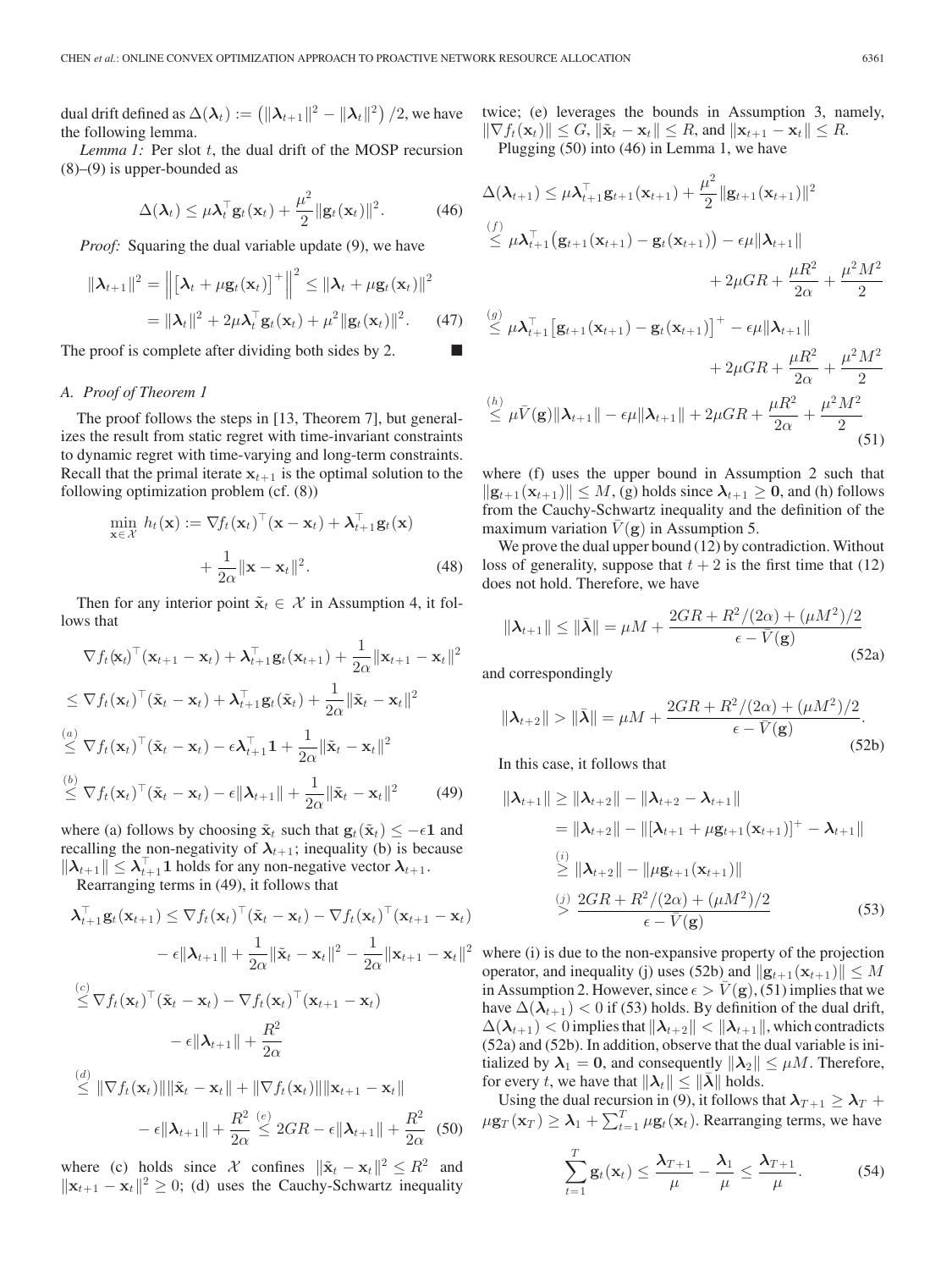With  $\lambda_{T+1} \ge 0$ , (54) implies that  $\left[\sum_{t=1}^{T} g_t(\mathbf{x}_t)\right]^+ \le \lambda_{T+1}/\mu$ , which completes the proof by taking norms on both sides and which completes the proof by taking norms on both sides and using the dual upper bound (12).

# *B. Proof of Theorem 2*

With  $h_t(\mathbf{x})$  defining the objective in (48), it can be shown that  $h_t(\mathbf{x})$  is  $1/\alpha$ -strongly convex, which implies that for any  $\mathbf{x}, \mathbf{y} \in \mathbb{R}^I$ , we have [43, Theorem 2.1.8]

$$
h_t(\mathbf{y}) \ge h_t(\mathbf{x}) + \nabla h_t(\mathbf{x})^\top (\mathbf{y} - \mathbf{x}) + \frac{1}{2\alpha} ||\mathbf{y} - \mathbf{x}||^2. \quad (55)
$$

Since  $\mathbf{x}_{t+1}$  is the minimizer of the problem  $\min_{\mathbf{x} \in \mathcal{X}} h_t(\mathbf{x})$ , the optimality condition [33] implies that

$$
\nabla h_t(\mathbf{x}_{t+1})^\top(\mathbf{y}-\mathbf{x}_{t+1})\geq 0, \,\forall \mathbf{y}\in\mathcal{X}.\tag{56}
$$

Setting  $y = x_t^*$  and  $x = x_{t+1}$  in (55), we have that (cf. (56))

$$
h_t(\mathbf{x}_t^*) \ge h_t(\mathbf{x}_{t+1}) + \frac{1}{2\alpha} ||\mathbf{x}_t^* - \mathbf{x}_{t+1}||^2.
$$
 (57)

Hence, replacing  $h_t(\mathbf{x})$  with the objective in (48) leads to

$$
\nabla f_t(\mathbf{x}_t)^\top (\mathbf{x}_{t+1} - \mathbf{x}_t) + \boldsymbol{\lambda}_{t+1}^\top \mathbf{g}_t(\mathbf{x}_{t+1}) + \frac{\|\mathbf{x}_{t+1} - \mathbf{x}_t\|^2}{2\alpha}
$$
  
\n
$$
\leq \nabla f_t(\mathbf{x}_t)^\top (\mathbf{x}_t^* - \mathbf{x}_t) + \boldsymbol{\lambda}_{t+1}^\top \mathbf{g}_t(\mathbf{x}_t^*) + \frac{\|\mathbf{x}_t^* - \mathbf{x}_t\|^2}{2\alpha}
$$
  
\n
$$
- \frac{\|\mathbf{x}_{t+1} - \mathbf{x}_t^*\|^2}{2\alpha}
$$
\n(58)

where (a) uses the strong convexity of the objective in  $(8)$ ; see also [13, Corollary 1]. Adding  $f_t(\mathbf{x}_t)$  in (58) yields

$$
f_t(\mathbf{x}_t) + \nabla f_t(\mathbf{x}_t)^\top (\mathbf{x}_{t+1} - \mathbf{x}_t) + \lambda_{t+1}^\top \mathbf{g}_t(\mathbf{x}_{t+1})
$$
  
+ 
$$
\frac{\|\mathbf{x}_{t+1} - \mathbf{x}_t\|^2}{2\alpha}
$$
  

$$
\leq f_t(\mathbf{x}_t) + \nabla f_t(\mathbf{x}_t)^\top (\mathbf{x}_t^* - \mathbf{x}_t) + \lambda_{t+1}^\top \mathbf{g}_t(\mathbf{x}_t^*)
$$
  
+ 
$$
\frac{\|\mathbf{x}_t^* - \mathbf{x}_t\|^2}{2\alpha} - \frac{\|\mathbf{x}_t^* - \mathbf{x}_{t+1}\|^2}{2\alpha}
$$
  

$$
\stackrel{(b)}{\leq} f_t(\mathbf{x}_t^*) + \lambda_{t+1}^\top \mathbf{g}_t(\mathbf{x}_t^*) + \frac{\|\mathbf{x}_t^* - \mathbf{x}_t\|^2}{2\alpha} - \frac{\|\mathbf{x}_t^* - \mathbf{x}_{t+1}\|^2}{2\alpha}
$$
  

$$
\stackrel{(c)}{\leq} f_t(\mathbf{x}_t^*) + \frac{\|\mathbf{x}_t^* - \mathbf{x}_t\|^2}{2\alpha} - \frac{\|\mathbf{x}_t^* - \mathbf{x}_{t+1}\|^2}{2\alpha}
$$
  
(59)

where (b) is due to the convexity of  $f_t(\mathbf{x})$ , and (c) comes from the fact that  $\lambda_{t+1} \ge 0$  and the per-slot optimal solution  $\mathbf{x}_t^*$  is<br>feasible (i.e.,  $\mathbf{x}_t(\mathbf{x}^*) < 0$ ) such that  $\lambda^\top$ ,  $\mathbf{x}_t(\mathbf{x}^*) < 0$ feasible (i.e.,  $\mathbf{g}_t(\mathbf{x}_t^*) \leq \mathbf{0}$ ) such that  $\boldsymbol{\lambda}_{t+1}^{\top} \mathbf{g}_t(\mathbf{x}_t^*) \leq 0$ .<br>Next, we bound the term  $\nabla f(\mathbf{x}_t)^\top (\mathbf{x}_t, \mathbf{x}_t - \mathbf{x}_t)$  by

Next, we bound the term  $\nabla f_t(\mathbf{x}_t)^\top (\mathbf{x}_{t+1} - \mathbf{x}_t)$  by

$$
-\nabla f_t(\mathbf{x}_t)^\top (\mathbf{x}_{t+1} - \mathbf{x}_t) \leq \|\nabla f_t(\mathbf{x}_t)\| \|\mathbf{x}_{t+1} - \mathbf{x}_t\| \tag{60}
$$

$$
\leq \frac{\|\nabla f_t(\mathbf{x}_t)\|^2}{2\eta} + \frac{\eta}{2}\|\mathbf{x}_{t+1} - \mathbf{x}_t\|^2 \overset{(d)}{\leq} \frac{G^2}{2\eta} + \frac{\eta}{2}\|\mathbf{x}_{t+1} - \mathbf{x}_t\|^2
$$

where  $\eta$  is an arbitrary positive constant, and (d) is from the bound of gradients in Assumption 2. Plugging (60) into (59), we have

$$
f_t(\mathbf{x}_t) + \lambda_{t+1}^{\top} \mathbf{g}_t(\mathbf{x}_{t+1}) \le f_t(\mathbf{x}_t^*) + \left(\frac{\eta}{2} - \frac{1}{2\alpha}\right) ||\mathbf{x}_{t+1} - \mathbf{x}_t||^2
$$
  
+  $\frac{1}{2\alpha} (||\mathbf{x}_t^* - \mathbf{x}_t||^2 - ||\mathbf{x}_t^* - \mathbf{x}_{t+1}||^2) + \frac{G^2}{2\eta}$   
 $\stackrel{(e)}{=} f_t(\mathbf{x}_t^*) + \frac{1}{2\alpha} (||\mathbf{x}_t^* - \mathbf{x}_t||^2 - ||\mathbf{x}_t^* - \mathbf{x}_{t+1}||^2) + \frac{\alpha G^2}{2}$  (61)

where (e) follows by choosing  $\eta = 1/\alpha$  so that  $\eta/2-1/(2\alpha)$ 0.

Using the dual drift bound (46) in Lemma 1 again, we have

$$
\Delta(\lambda_{t+1})/\mu + f_t(\mathbf{x}_t) \leq f_t(\mathbf{x}_t) + \lambda_{t+1}^{\top} \mathbf{g}_t(\mathbf{x}_{t+1}) \n+ \lambda_{t+1}^{\top} \mathbf{g}_{t+1}(\mathbf{x}_{t+1}) - \lambda_{t+1}^{\top} \mathbf{g}_t(\mathbf{x}_{t+1}) + \frac{\mu}{2} ||\mathbf{g}_{t+1}(\mathbf{x}_{t+1})||^2 \n\leq f_t(\mathbf{x}_t^*) + \frac{1}{2\alpha} (||\mathbf{x}_t^* - \mathbf{x}_t||^2 - ||\mathbf{x}_t^* - \mathbf{x}_{t+1}||^2) \n+ \lambda_{t+1}^{\top} (\mathbf{g}_{t+1}(\mathbf{x}_{t+1}) - \mathbf{g}_t(\mathbf{x}_{t+1})) + \frac{\mu ||\mathbf{g}_{t+1}(\mathbf{x}_{t+1})||^2}{2} + \frac{\alpha G^2}{2} \n\leq f_t(\mathbf{x}_t^*) + \frac{1}{2\alpha} (||\mathbf{x}_t^* - \mathbf{x}_t||^2 - ||\mathbf{x}_t^* - \mathbf{x}_{t+1}||^2) \n+ \lambda_{t+1}^{\top} [\mathbf{g}_{t+1}(\mathbf{x}_{t+1}) - \mathbf{g}_t(\mathbf{x}_{t+1})]^+ + \frac{\mu M^2}{2} + \frac{\alpha G^2}{2} \n\leq f_t(\mathbf{x}_t^*) + \frac{1}{2\alpha} (||\mathbf{x}_t^* - \mathbf{x}_t||^2 - ||\mathbf{x}_t^* - \mathbf{x}_{t+1}||^2) \n+ ||\lambda_{t+1}||V(\mathbf{g}_t) + \frac{\mu M^2}{2} + \frac{\alpha G^2}{2}
$$
\n(62)

where (f) follows from (61); (g) uses non-negativity of  $\lambda_{t+1}$  and the gradient upper bound  $\|\mathbf{g}_{t+1}(\mathbf{x})\| \leq M, \forall \mathbf{x} \in \mathcal{X}$ ; and (h) follows from the Cauchy-Schwartz inequality and the definition of the constraint variation  $V(\mathbf{g}_t)$  in (16).

By interpolating intermediate terms in  $\|\mathbf{x}_t^* - \mathbf{x}_t\|^2 - \|\mathbf{x}_t^* - \mathbf{x}_t\|^2$  $\mathbf{x}_{t+1}$ <sup>2</sup>, we have that

$$
\|\mathbf{x}_{t}^{*} - \mathbf{x}_{t}\|^{2} - \|\mathbf{x}_{t}^{*} - \mathbf{x}_{t+1}\|^{2}
$$
\n
$$
= \|\mathbf{x}_{t}^{*} - \mathbf{x}_{t}\|^{2} - \|\mathbf{x}_{t} - \mathbf{x}_{t-1}^{*}\|^{2} + \|\mathbf{x}_{t} - \mathbf{x}_{t-1}^{*}\|^{2}
$$
\n
$$
- \|\mathbf{x}_{t}^{*} - \mathbf{x}_{t+1}\|^{2}
$$
\n
$$
= \|\mathbf{x}_{t}^{*} - \mathbf{x}_{t-1}^{*}\| \|\mathbf{x}_{t}^{*} - 2\mathbf{x}_{t} + \mathbf{x}_{t-1}^{*}\| + \|\mathbf{x}_{t} - \mathbf{x}_{t-1}^{*}\|^{2}
$$
\n
$$
- \|\mathbf{x}_{t}^{*} - \mathbf{x}_{t+1}\|^{2}
$$
\n
$$
\overset{(i)}{\leq} 2R \|\mathbf{x}_{t}^{*} - \mathbf{x}_{t-1}^{*}\| + \|\mathbf{x}_{t} - \mathbf{x}_{t-1}^{*}\|^{2} - \|\mathbf{x}_{t}^{*} - \mathbf{x}_{t+1}\|^{2} \quad (63)
$$

where (i) follows from the radius of  $X$  in Assumption 3 such that  $\|x_t^* - 2x_t + x_{t-1}^* \| \le \|x_t^* - x_t\| + \|x_t - x_{t-1}^* \| \le 2R$ .<br>Plugging (63) into (62) it readily leads to Plugging (63) into (62), it readily leads to

$$
\Delta(\lambda_{t+1})/\mu + f_t(\mathbf{x}_t) \le f_t(\mathbf{x}_t^*) + ||\mathbf{\lambda}_{t+1}||V(\mathbf{g}_t) + \frac{\mu M^2}{2} + \frac{\alpha G^2}{2} + \frac{1}{2\alpha} \Big( 2R ||\mathbf{x}_t^* - \mathbf{x}_{t-1}^*|| + ||\mathbf{x}_t - \mathbf{x}_{t-1}^*||^2 - ||\mathbf{x}_t^* - \mathbf{x}_{t+1}||^2 \Big).
$$
\n(64)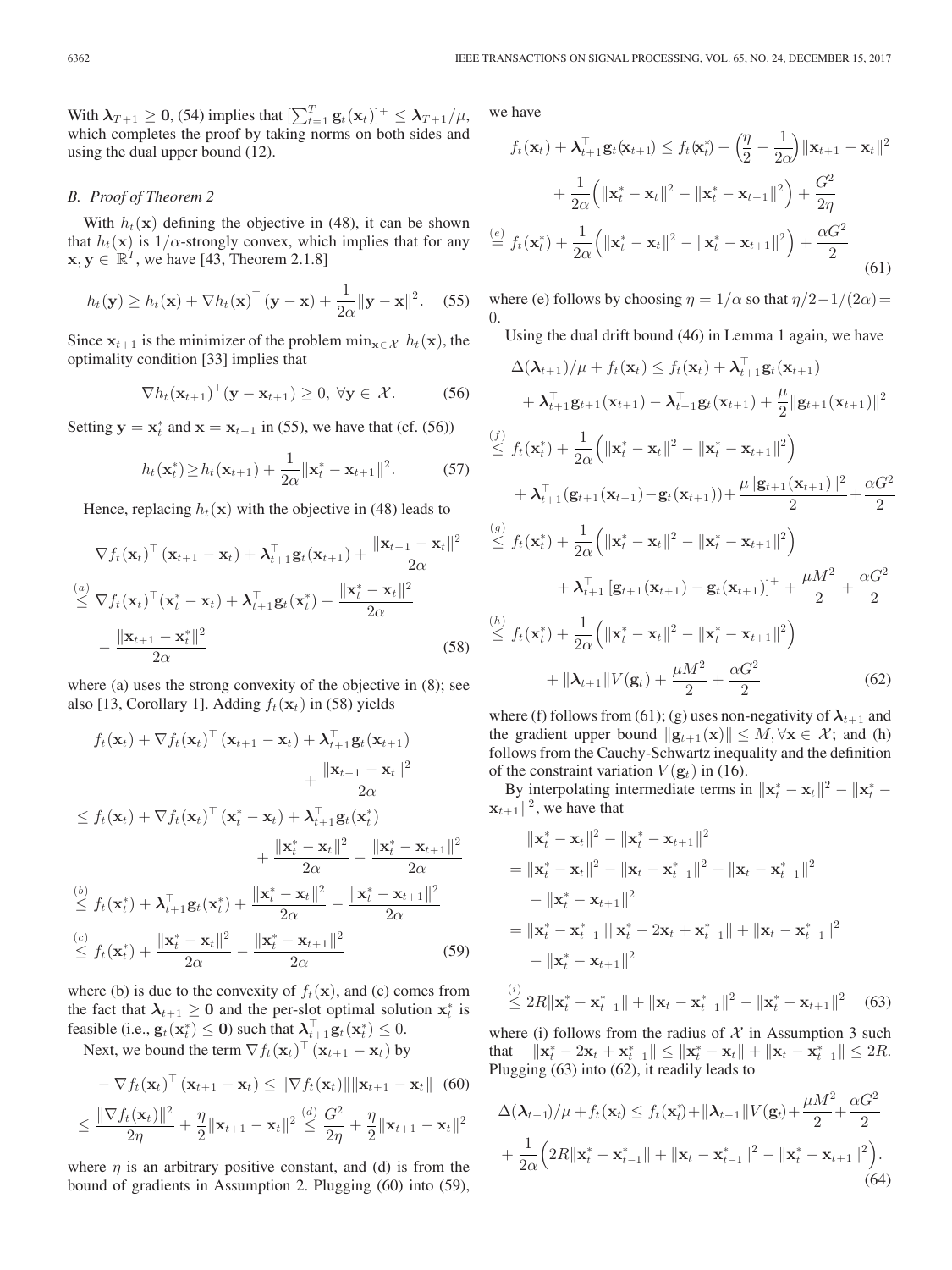Summing up (64) over  $t = 1, 2, \ldots, T$ , we find

$$
\sum_{t=1}^{T} \Delta(\lambda_{t+1})/\mu + \sum_{t=1}^{T} f_t(\mathbf{x}_t)
$$
\n
$$
\leq \sum_{t=1}^{T} f_t(\mathbf{x}_t^*) + \frac{1}{2\alpha} \sum_{t=1}^{T} (||\mathbf{x}_t - \mathbf{x}_{t-1}^*||^2 - ||\mathbf{x}_t^* - \mathbf{x}_{t+1}||^2)
$$
\n
$$
+ \frac{RV(\{\mathbf{x}_t^*\}_{t=1}^{T})}{\alpha} + \sum_{t=1}^{T} ||\lambda_{t+1}||V(\mathbf{g}_t) + \frac{\mu M^2 T}{2} + \frac{\alpha G^2 T}{2}
$$
\n(i)  $\sum_{t=1}^{T} ||\mathbf{x}_t - \mathbf{x}_t||^2$ 

$$
\leq \sum_{t=1}^{T} f_t(\mathbf{x}_t^*) + \frac{1}{2\alpha} \left( \|\mathbf{x}_1 - \mathbf{x}_0^*\|^2 - \|\mathbf{x}_T^* - \mathbf{x}_{T+1}\|^2 \right) + \frac{RV(\{\mathbf{x}_t^*\}_{t=1}^T)}{\alpha} + \|\bar{\boldsymbol{\lambda}}\| \sum_{t=1}^{T} V(\mathbf{g}_t) + \frac{\mu M^2 T}{2} + \frac{\alpha G^2 T}{2}
$$

$$
\alpha \qquad \qquad \alpha \qquad \qquad 2 \qquad 2
$$
\n
$$
\leq \sum_{t=1}^{T} f_t(\mathbf{x}_t^*) + \frac{1}{2\alpha} \left( \|\mathbf{x}_1 - \mathbf{x}_0^*\|^2 \right) + \frac{RV(\{\mathbf{x}_t^*\}_{t=1}^T)}{\alpha}
$$

$$
+ \|\bar{\lambda}\| V(\{\mathbf{g}_t\}_{t=1}^T) + \frac{\mu M^2 T}{2} + \frac{\alpha G^2 T}{2} \tag{65}
$$

where (j) uses the upper bound of  $\|\lambda_t\|$  in (12) that we define as  $||\lambda||$ , and (k) follows from the definition of accumulated variations  $V(\{g_t\}_{t=1}^T)$  in (16). The definition of dynamic regret<br>in (4) finally implies that in (4) finally implies that

$$
\operatorname{Reg}_{T}^{d} \leq \frac{RV(\{\mathbf{x}_{t}^{*}\}_{t=1}^{T})}{\alpha} + \frac{\|\mathbf{x}_{1} - \mathbf{x}_{0}^{*}\|^{2}}{2\alpha} + \|\bar{\lambda}\|V(\{\mathbf{g}_{t}\}_{t=1}^{T})
$$

$$
+ \frac{\mu M^{2}T}{2} + \frac{\alpha G^{2}T}{2} - \sum_{t=1}^{T} \frac{\Delta(\lambda_{t+1})}{\mu}
$$

$$
= \frac{RV(\{\mathbf{x}_{t}^{*}\}_{t=1}^{T})}{\alpha} + \frac{\|\mathbf{x}_{1} - \mathbf{x}_{0}^{*}\|^{2}}{2\alpha} + \|\bar{\lambda}\|V(\{\mathbf{g}_{t}\}_{t=1}^{T})
$$

$$
+ \frac{\mu M^{2}T}{2} + \frac{\alpha G^{2}T}{2} - \frac{\|\lambda_{T+2}\|^{2}}{2\mu} + \frac{\|\lambda_{2}\|^{2}}{2\mu}
$$

$$
\leq \frac{RV(\{\mathbf{x}_{t}^{*}\}_{t=1}^{T})}{\alpha} + \frac{R^{2}}{2\alpha} + \|\bar{\lambda}\|V(\{\mathbf{g}_{t}\}_{t=1}^{T})
$$

$$
+ \frac{\mu M^{2}T}{2} + \frac{\alpha G^{2}T}{2} + \frac{\mu M^{2}}{2}
$$
(66)

where (l) follows since: i)  $\|\mathbf{x}_1 - \mathbf{x}_0^*\| \le R$  due to the compact-<br>ness of  $\mathcal{X}$ ; ii)  $\|\mathbf{\lambda}_{\text{max}}\|^2 > 0$ ; and iii)  $\|\mathbf{\lambda}_0\|^2 \le \mu^2 M^2$  if  $\mathbf{\lambda}_1 = 0$ . ness of  $\mathcal{X}$ ; ii)  $\|\lambda_{T+2}\|^2 \geq 0$ ; and, iii)  $\|\lambda_2\|^2 \leq \mu^2 M^2$  if  $\lambda_1 = 0$ . This completes the proof.

#### **REFERENCES**

- [1] T. Chen, Q. Ling, and G. B. Giannakis, "Online convex optimization for dynamic network resource allocation," in *Proc. Eur. Signal Process. Conf.*, Kos Island, Greece, Aug./Sep., 2017, pp. 146–150.
- [2] M. Zinkevich, "Online convex programming and generalized infinitesimal gradient ascent," in *Proc. Int. Conf. Mach. Learn.*, Washington D.C., Aug. 2003.
- [3] E. Hazan, A. Agarwal, and S. Kale, "Logarithmic regret algorithms for online convex optimization," *Mach. Learn.*, vol. 69, nos. 2/3, pp. 169–192, Dec. 2007.
- [4] S. Shalev-Shwartz, "Online learning and online convex optimization," *Found. Trends Mach. Learn.*, vol. 4, no. 2, pp. 107–194, 2011.
- [5] E. Hazan, "Introduction to online convex optimization," *Found. Trends Mach. Learn.*, vol. 2, nos. 3/4, pp. 157–325, 2016.
- [6] O. Besbes, Y. Gur, and A. Zeevi, "Non-stationary stochastic optimization," *Oper. Res.*, vol. 63, no. 5, pp. 1227–1244, Sep. 2015.
- [7] E. C. Hall and R. M. Willett, "Online convex optimization in dynamic environments," *IEEE J. Sel. Topics Signal Process.*, vol. 9, no. 4, pp. 647–662, Jun. 2015.
- [8] A. Jadbabaie, A. Rakhlin, S. Shahrampour, and K. Sridharan, "Online optimization: Competing with dynamic comparators," in *Proc. Int. Conf. Artif. Intell. Statist.*, San Diego, CA, USA, May 2015, pp. 398–406.
- [9] A. Mokhtari, S. Shahrampour, A. Jadbabaie, and A. Ribeiro, "Online optimization in dynamic environments: Improved regret rates for strongly convex problems," in *Proc. IEEE Conf. Decision Control*, Las Vegas, NV, USA, Dec. 2016, pp. 7195–7201.
- [10] N. Chen, J. Comden, Z. Liu, A. Gandhi, and A. Wierman, "Using predictions in online optimization: Looking forward with an eye on the past," in *Proc. ACM SIGMETRICS Int. Conf. Meas. Model. Comput. Sci.*, Antibes Juan-les-Pins, France, Jun. 2016, pp. 193–206.
- [11] L. L. Andrew *et al.*, "A tale of two metrics: Simultaneous bounds on competitiveness and regret," in *Proc. Annu. Conf. Learn. Theory*, Princeton, NJ, USA, Jun. 2013, pp. 329–330.
- [12] M. Mahdavi, R. Jin, and T. Yang, "Trading regret for efficiency: Online convex optimization with long term constraints," *J. Mach. Learn. Res.*, vol. 13, pp. 2503–2528, Sep. 2012.
- vol. 15, pp. 2505–2526, sep. 2012.<br>[13] H. Yu and M. J. Neely, "A low complexity algorithm with  $\mathcal{O}(\sqrt{T})$  regret and constraint violations for online convex optimization with long term constraints," arXiv: 1604.02218, Apr. 2016.
- [14] S. Paternain and A. Ribeiro, "Online learning of feasible strategies in unknown environments," *IEEE Trans. Automat. Control*, vol. 62, no. 6, pp. 2807–2822, Jun. 2017.
- [15] A. Koppel, F. Y. Jakubiec, and A. Ribeiro, "A saddle point algorithm for networked online convex optimization," *IEEE Trans. Signal Process.*, vol. 63, no. 19, pp. 5149–5164, Oct. 2015.
- [16] H. Wang and A. Banerjee, "Online alternating direction method," in *Proc. Int. Conf. Mach. Learn.*, Edinburgh, U.K., Jun. 2012, pp. 1119–1126.
- [17] S. Shahrampour and A. Jadbabaie, "Distributed online optimization in dynamic environments using mirror descent," *IEEE Trans. Automat. Control*, doi: [10.1109/TAC.2017.2743462.](http://dx.doi.org/10.1109/TAC.2017.2743462)
- [18] S. H. Low and D. E. Lapsley, "Optimization flow control-I: Basic algorithm and convergence," *IEEE/ACM Trans. Netw.*, vol. 7, no. 6, pp. 861–874, Dec. 1999.
- [19] L. Xiao, M. Johansson, and S. P. Boyd, "Simultaneous routing and resource allocation via dual decomposition," *IEEE Trans. Commun.*, vol. 52, no. 7, pp. 1136–1144, Jul. 2004.
- [20] E. Ghadimi, I. Shames, and M. Johansson, "Multi-step gradient methods for networked optimization," *IEEE Trans. Signal Process.*, vol. 61, no. 21, pp. 5417–5429, Nov. 2013.
- [21] A. Beck, A. Nedic, A. Ozdaglar, and M. Teboulle, "An  $\mathcal{O}(1/k)$  gradient method for network resource allocation problems," *IEEE Trans. Control Netw. Syst.*, vol. 1, no. 1, pp. 64–73, Mar. 2014.
- [22] E. Wei, A. Ozdaglar, and A. Jadbabaie, "A distributed Newton method for network utility maximization-I: Algorithm," *IEEE Trans. Automat. Control*, vol. 58, no. 9, pp. 2162–2175, Sep. 2013.
- [23] T. Chen, Y. Zhang, X. Wang, and G. B. Giannakis, "Robust workload and energy management for sustainable data centers," *IEEE J. Sel. Areas Commun.*, vol. 34, no. 3, pp. 651–664, Mar. 2016.
- [24] L. Tassiulas and A. Ephremides, "Stability properties of constrained queueing systems and scheduling policies for maximum throughput in multihop radio networks," *IEEE Trans. Automat. Control*, vol. 37, no. 12, pp. 1936–1948, Dec. 1992.
- [25] M. J. Neely, "Stochastic network optimization with application to communication and queueing systems," *Synthesis Lectures Commun. Netw.*, vol. 3, no. 1, pp. 1-211, 2010.
- [26] A. G. Marques, L. M. Lopez-Ramos, G. B. Giannakis, J. Ramos, and A. J. Caamaño, "Optimal cross-layer resource allocation in cellular networks using channel-and queue-state information," *IEEE Trans. Veh. Technol.*, vol. 61, no. 6, pp. 2789–2807, Jul. 2012.
- [27] A. Nemirovski, A. Juditsky, G. Lan, and A. Shapiro, "Robust stochastic approximation approach to stochastic programming," *SIAM J. Optim.*, vol. 19, no. 4, pp. 1574–1609, 2009.
- [28] J. C. Duchi, A. Agarwal, M. Johansson, and M. I. Jordan, "Ergodic mirror descent," *SIAM J. Optim.*, vol. 22, no. 4, pp. 1549–1578, 2012.
- [29] T. Chen, A. Mokhtari, X.Wang, A. Ribeiro, and G. B. Giannakis, "Stochastic averaging for constrained optimization with application to online resource allocation," *IEEE Trans. Signal Process.*, vol. 65, no. 12, pp. 3078– 3093, Jun. 2017.
- [30] M. Svorenova et al., "Resource-performance trade-off analysis for mobile robots," arXiv:1609.04888, Sep. 2016.
- [31] E. Dall'Anese and A. Simonetto, "Optimal power flow pursuit," *IEEE Trans. Smart Grid*, to appear, doi: [10.1109/TSG.2016.2571982](http://dx.doi.org/10.1109/TSG.2016.2571982)